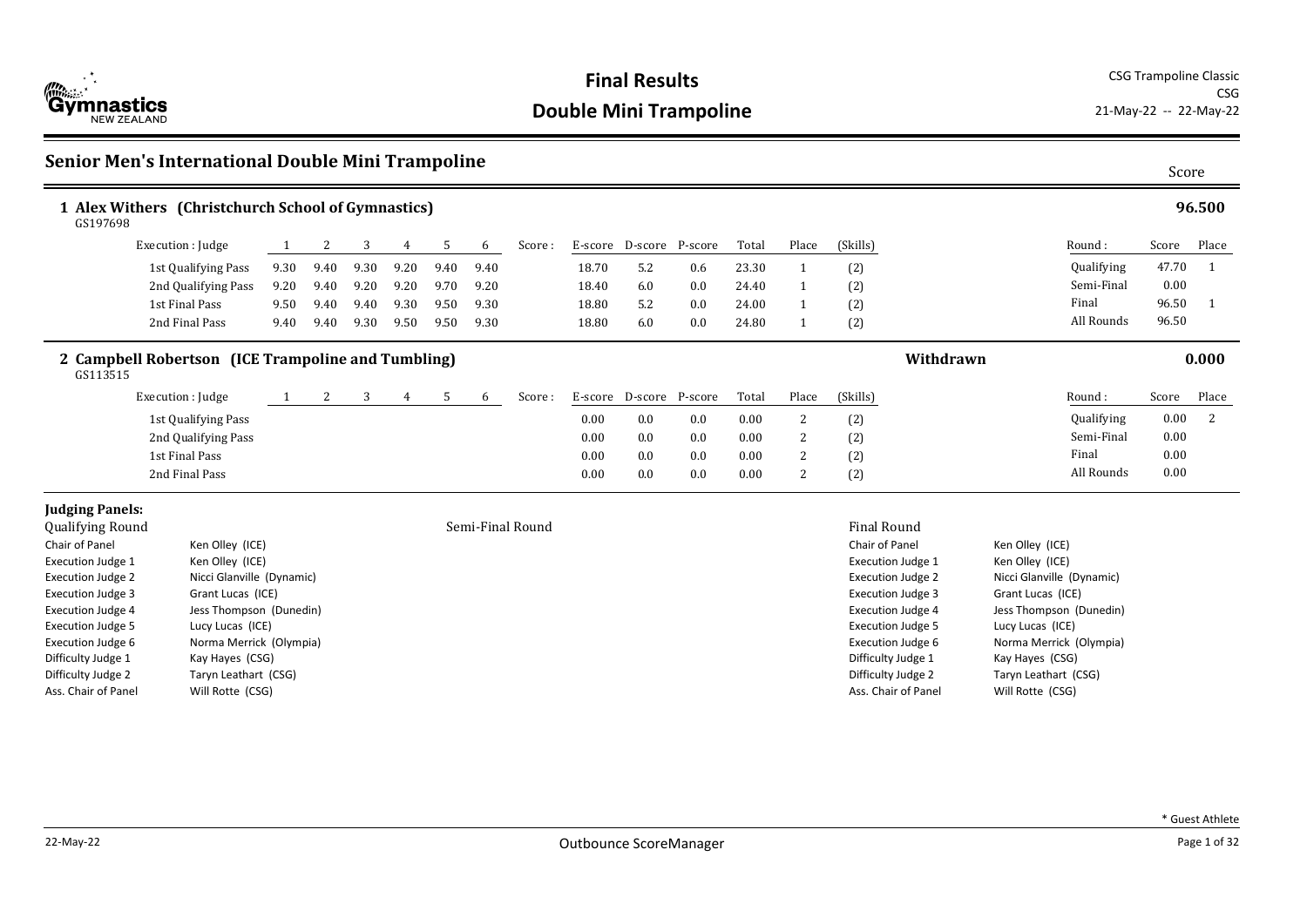

| <b>Senior Women's International Double Mini Trampoline</b><br>Score |                                                       |      |      |      |      |      |      |        |       |                 |         |       |              |          |           |            |       |              |
|---------------------------------------------------------------------|-------------------------------------------------------|------|------|------|------|------|------|--------|-------|-----------------|---------|-------|--------------|----------|-----------|------------|-------|--------------|
| GS535732                                                            | 1 Braida Thomas (ICE Trampoline and Tumbling)         |      |      |      |      |      |      |        |       |                 |         |       |              |          |           |            |       | 98.000       |
|                                                                     | Execution : Judge                                     | 1    | 2    | 3    | 4    | 5    | 6    | Score: |       | E-score D-score | P-score | Total | Place        | (Skills) |           | Round:     | Score | Place        |
|                                                                     | 1st Qualifying Pass                                   | 9.50 | 9.50 | 9.40 | 9.30 | 9.50 | 9.50 |        | 19.00 | 6.0             | 0.0     | 25.00 | 2            | (2)      |           | Qualifying | 50.40 | 1            |
|                                                                     | 2nd Qualifying Pass                                   | 9.50 | 9.50 | 9.60 | 9.50 | 9.50 | 9.60 |        | 19.00 | 6.4             | 0.0     | 25.40 | 1            | (2)      |           | Semi-Final | 0.00  |              |
|                                                                     | 1st Final Pass                                        | 9.40 | 9.40 | 9.30 | 9.40 | 9.40 | 9.30 |        | 18.80 | 5.6             | 0.0     | 24.40 | 1            | (2)      |           | Final      | 98.00 | $\mathbf{1}$ |
|                                                                     | 2nd Final Pass                                        | 9.40 | 9.30 | 9.30 | 9.20 | 9.30 | 9.30 |        | 18.60 | 5.2             | 0.6     | 23.20 | -1           | (2)      |           | All Rounds | 98.00 |              |
| GS139018                                                            | 2 Bronwyn Dibb (ICE Trampoline and Tumbling)          |      |      |      |      |      |      |        |       |                 |         |       |              |          |           |            |       | 89.600       |
|                                                                     | Execution : Judge                                     | 1    | 2    | 3    | 4    | 5    | 6    | Score: |       | E-score D-score | P-score | Total | Place        | (Skills) |           | Round :    | Score | Place        |
|                                                                     | 1st Qualifying Pass                                   | 9.40 | 9.40 | 9.50 | 9.40 | 9.50 | 9.50 |        | 18.90 | 6.4             | 0.0     | 25.30 | $\mathbf{1}$ | (2)      |           | Qualifying | 50.20 | 2            |
|                                                                     | 2nd Qualifying Pass                                   | 9.10 | 9.20 | 9.10 | 9.10 | 9.30 | 9.20 |        | 18.30 | 7.2             | 0.6     | 24.90 | 2            | (2)      |           | Semi-Final | 0.00  |              |
|                                                                     | 1st Final Pass                                        | 9.50 | 9.50 | 9.40 | 9.40 | 9.60 | 9.50 |        | 19.00 | 2.8             | 0.0     | 21.80 | 2            | (2)      |           | Final      | 89.60 | 2            |
|                                                                     | 2nd Final Pass                                        | 8.80 | 8.80 | 8.70 | 8.70 | 8.80 | 8.80 |        | 17.60 | 0.0             | 0.0     | 17.60 | 2            | (2)      |           | All Rounds | 89.60 |              |
| GS215772                                                            | 3 Melissa Romeril (Christchurch School of Gymnastics) |      |      |      |      |      |      |        |       |                 |         |       |              |          | Withdrawn |            |       | 0.000        |
|                                                                     | Execution: Judge                                      | 1    | 2    | 3    | 4    | 5    | 6    | Score: |       | E-score D-score | P-score | Total | Place        | (Skills) |           | Round:     | Score | Place        |
|                                                                     | 1st Qualifying Pass                                   |      |      |      |      |      |      |        | 0.00  | 0.0             | 0.0     | 0.00  | 3            | (2)      |           | Qualifying | 0.00  | 3            |
|                                                                     | 2nd Qualifying Pass                                   |      |      |      |      |      |      |        | 0.00  | 0.0             | 0.0     | 0.00  | 3            | (2)      |           | Semi-Final | 0.00  |              |
|                                                                     | 1st Final Pass                                        |      |      |      |      |      |      |        | 0.00  | 0.0             | 0.0     | 0.00  | 3            | (2)      |           | Final      | 0.00  |              |
|                                                                     | 2nd Final Pass                                        |      |      |      |      |      |      |        | 0.00  | 0.0             | 0.0     | 0.00  | 3            | (2)      |           | All Rounds | 0.00  |              |
| 3 Natalie Donavan (ICE Trampoline and Tumbling)<br>GS275833         |                                                       |      |      |      |      |      |      |        |       |                 |         |       |              |          | Withdrawn |            |       | 0.000        |
|                                                                     | Execution : Judge                                     |      | 2    | 3    | 4    | 5    | 6    | Score: |       | E-score D-score | P-score | Total | Place        | (Skills) |           | Round:     | Score | Place        |
|                                                                     | 1st Qualifying Pass                                   |      |      |      |      |      |      |        | 0.00  | 0.0             | 0.0     | 0.00  | 3            | (2)      |           | Qualifying | 0.00  | 3            |
|                                                                     | 2nd Qualifying Pass                                   |      |      |      |      |      |      |        | 0.00  | 0.0             | 0.0     | 0.00  | 3            | (2)      |           | Semi-Final | 0.00  |              |
|                                                                     | 1st Final Pass                                        |      |      |      |      |      |      |        | 0.00  | 0.0             | 0.0     | 0.00  | 3            | (2)      |           | Final      | 0.00  |              |
|                                                                     | 2nd Final Pass                                        |      |      |      |      |      |      |        | 0.00  | 0.0             | 0.0     | 0.00  | 3            | (2)      |           | All Rounds | 0.00  |              |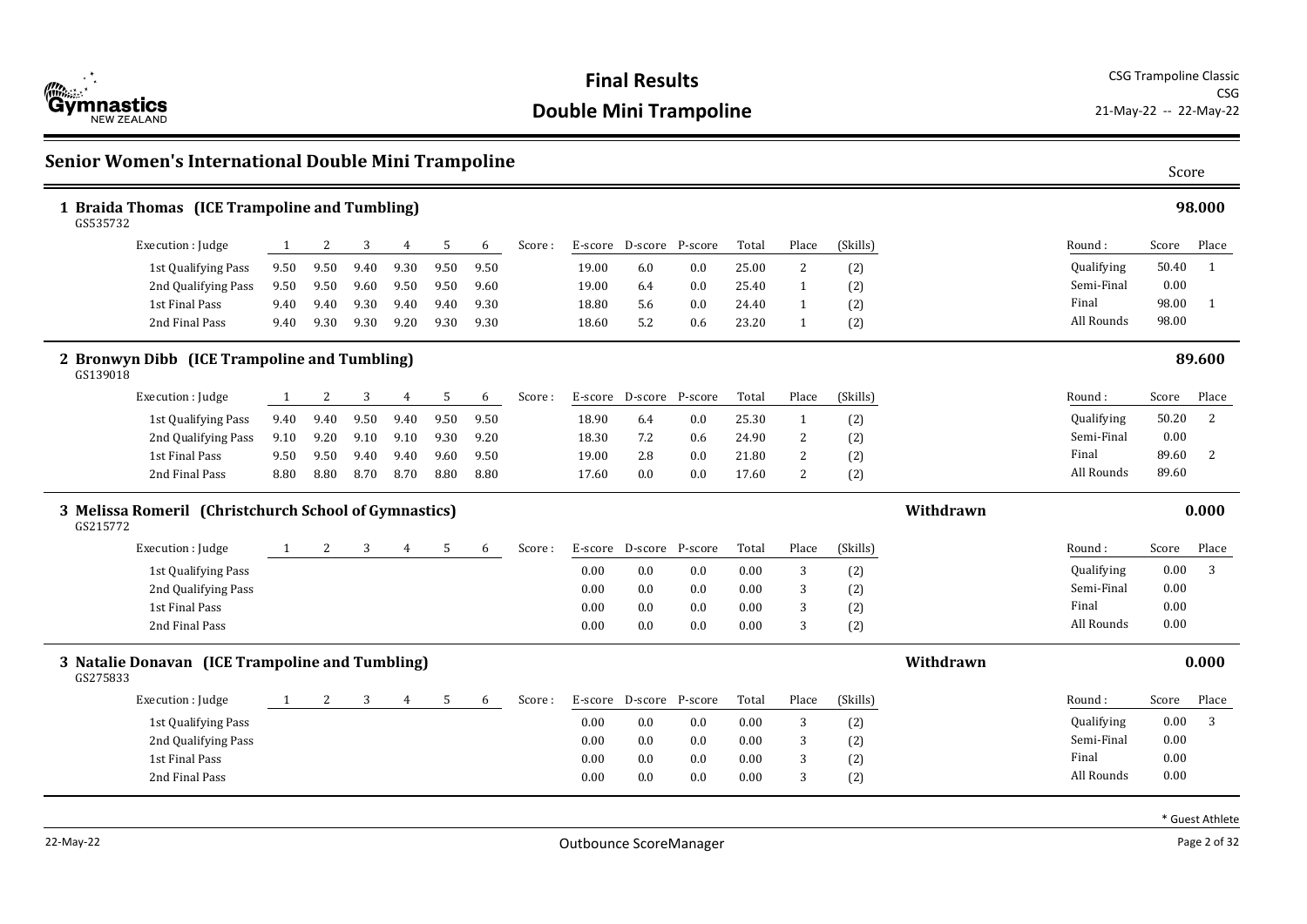

CSG<br>21-May-22 -- 22-May-22

## **Senior Women's International Double Mini Trampoline** Score Score Score Score

| <b>Judging Panels:</b>   |                           |                  |                          |                           |
|--------------------------|---------------------------|------------------|--------------------------|---------------------------|
| <b>Qualifying Round</b>  |                           | Semi-Final Round | Final Round              |                           |
| Chair of Panel           | Ken Olley (ICE)           |                  | Chair of Panel           | Ken Olley (ICE)           |
| Execution Judge 1        | Ken Olley (ICE)           |                  | Execution Judge 1        | Ken Olley (ICE)           |
| Execution Judge 2        | Nicci Glanville (Dynamic) |                  | <b>Execution Judge 2</b> | Nicci Glanville (Dynamic) |
| Execution Judge 3        | Grant Lucas (ICE)         |                  | <b>Execution Judge 3</b> | Grant Lucas (ICE)         |
| <b>Execution Judge 4</b> | Jess Thompson (Dunedin)   |                  | <b>Execution Judge 4</b> | Jess Thompson (Dunedin)   |
| Execution Judge 5        | Lucy Lucas (ICE)          |                  | <b>Execution Judge 5</b> | Lucy Lucas (ICE)          |
| Execution Judge 6        | Norma Merrick (Olympia)   |                  | Execution Judge 6        | Norma Merrick (Olympia)   |
| Difficulty Judge 1       | Kay Hayes (CSG)           |                  | Difficulty Judge 1       | Kay Hayes (CSG)           |
| Difficulty Judge 2       | Taryn Leathart (CSG)      |                  | Difficulty Judge 2       | Taryn Leathart (CSG)      |
| Ass. Chair of Panel      | Will Rotte (CSG)          |                  | Ass. Chair of Panel      | Will Rotte (CSG)          |
|                          |                           |                  |                          |                           |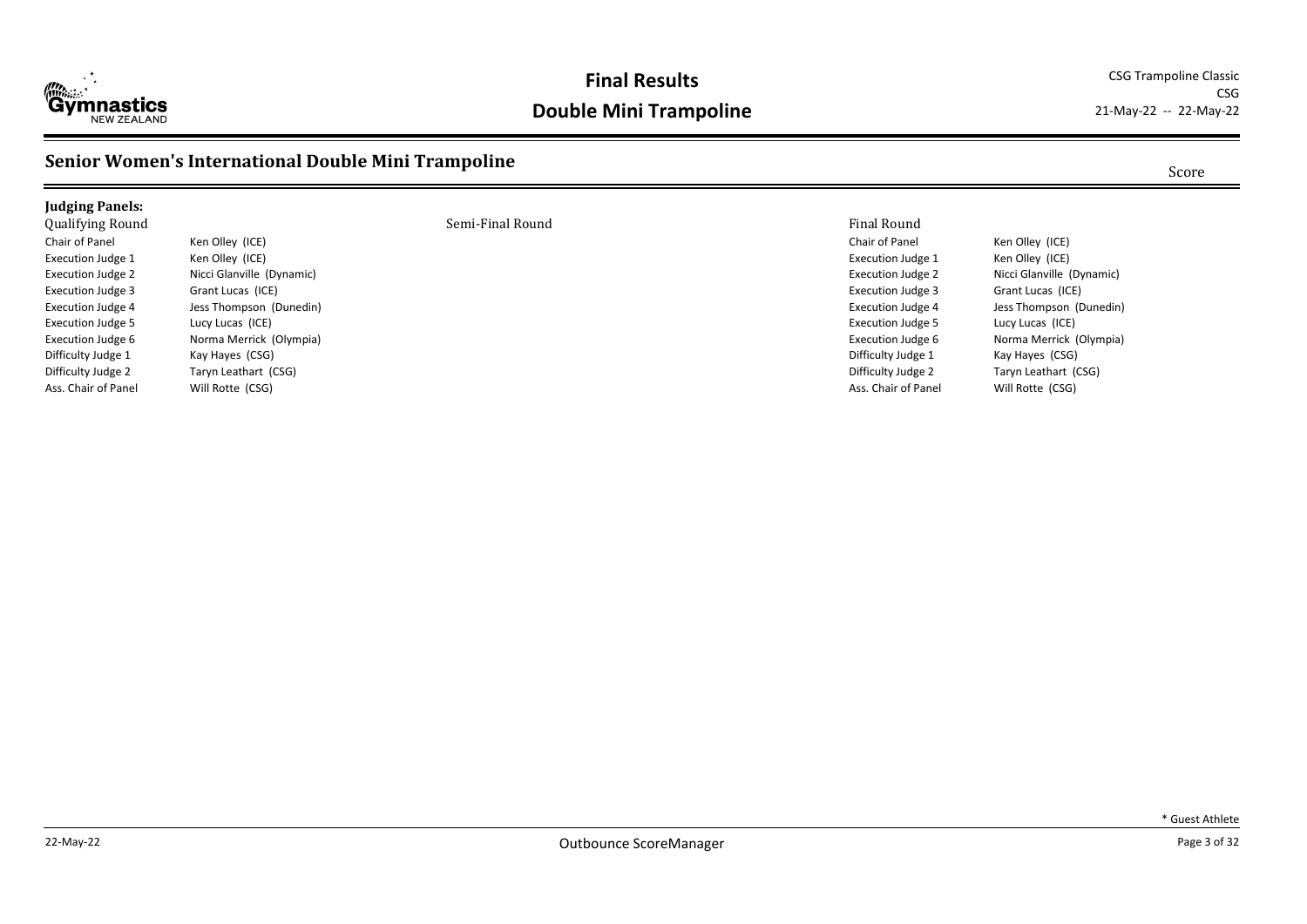

## **Junior Men's International Double Mini Trampoline** Score Score Score Score Score

### **1 Zain Gould (Christchurch School of Gymnastics) 75.400**

GS200552

| Execution : Judge   |      |      |      |      |      | b    | Score : | E-score | D-score | P-score | Total | Place | (Skills) |
|---------------------|------|------|------|------|------|------|---------|---------|---------|---------|-------|-------|----------|
| 1st Qualifying Pass | 9.20 | 9.20 | 9.40 | 9.20 | 9.30 | 9.20 |         | 18.40   | 2.9     | 0.0     | 21.30 |       | (2)      |
| 2nd Qualifying Pass | 8.90 | 9.00 | 9.10 | 8.90 | 9.00 | 8.80 |         | 17.90   | 1.2     | 0.8     | 18.30 |       | (2)      |
| 1st Final Pass      | 8.70 | 8.70 | 8.70 | 8.60 | 8.70 | 8.70 |         | 17.40   | 0.7     | 0.0     | 18.10 |       | (2)      |
| 2nd Final Pass      | 8.90 | 9.00 | 8.90 | 8.90 | 9.00 | 8.90 |         | 17.80   | 0.7     | 0.8     | 17.70 |       | (2)      |

## **Judging Panels:**<br>Oualifying Round

| Qualifying Round         |                           | Semi-Final Round | Final Round           |
|--------------------------|---------------------------|------------------|-----------------------|
| Chair of Panel           | Ken Olley (ICE)           |                  | Chair of Panel        |
| <b>Execution Judge 1</b> | Ken Olley (ICE)           |                  | <b>Execution Judg</b> |
| <b>Execution Judge 2</b> | Nicci Glanville (Dynamic) |                  | <b>Execution Judg</b> |
| <b>Execution Judge 3</b> | Grant Lucas (ICE)         |                  | <b>Execution Judg</b> |
| Execution Judge 4        | Jess Thompson (Dunedin)   |                  | <b>Execution Judg</b> |
| <b>Execution Judge 5</b> | Lucy Lucas (ICE)          |                  | <b>Execution Judg</b> |
| Execution Judge 6        | Norma Merrick (Olympia)   |                  | <b>Execution Judg</b> |
| Difficulty Judge 1       | Kay Hayes (CSG)           |                  | Difficulty Judg       |
| Difficulty Judge 2       | Taryn Leathart (CSG)      |                  | Difficulty Judge      |
| Ass. Chair of Panel      | Will Rotte (CSG)          |                  | Ass. Chair of P       |

Chair of Panel Ken Olley (ICE) Execution Judge 1 Ken Olley (ICE) Execution Judge 2 Nicci Glanville (Dynamic) Execution Judge 3 Grant Lucas (ICE) Execution Judge 4 Jess Thompson (Dunedin) Execution Judge 5 Lucy Lucas (ICE) Execution Judge 6 Norma Merrick (Olympia) Difficulty Judge 1 Kay Hayes (CSG) Difficulty Judge 2 Taryn Leathart (CSG) Ass. Chair of Panel Will Rotte (CSG)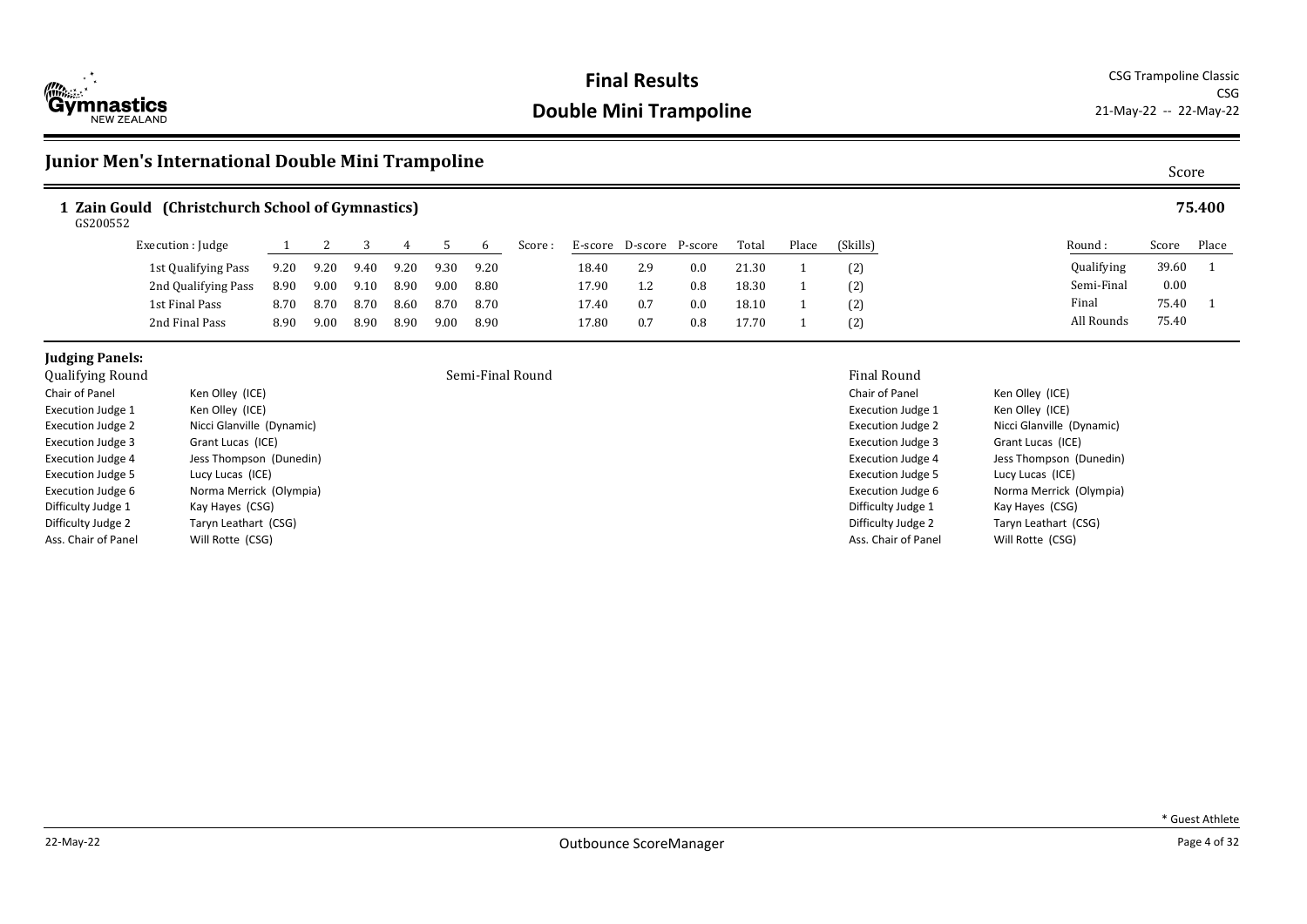

| Junior Women's International Double Mini Trampoline           |              |      |      |                |      |      |        |       |                 |         |       |                |          |           | Score      |       |        |
|---------------------------------------------------------------|--------------|------|------|----------------|------|------|--------|-------|-----------------|---------|-------|----------------|----------|-----------|------------|-------|--------|
| 1 Nicola Cox (ICE Trampoline and Tumbling)<br>GS140841        |              |      |      |                |      |      |        |       |                 |         |       |                |          |           |            |       | 84.600 |
| Execution : Judge                                             |              | 2    | 3    | 4              | 5    | 6    | Score: |       | E-score D-score | P-score | Total | Place          | (Skills) |           | Round:     | Score | Place  |
| 1st Qualifying Pass                                           | 9.30         | 9.30 | 9.20 | 9.30           | 9.20 | 9.30 |        | 18.60 | 3.1             | 0.2     | 21.50 | 1              | (2)      |           | Qualifying | 43.00 | -1     |
| 2nd Qualifying Pass                                           | 9.20         | 9.30 | 9.30 | 9.20           | 9.40 | 9.30 |        | 18.60 | 2.9             | 0.0     | 21.50 |                | (2)      |           | Semi-Final | 0.00  |        |
| 1st Final Pass                                                | 9.30         | 9.30 | 9.20 | 9.30           | 9.50 | 9.20 |        | 18.60 | 2.7             | 0.2     | 21.10 |                | (2)      |           | Final      | 84.60 |        |
| 2nd Final Pass                                                | 9.40         | 9.30 | 9.20 | 9.30           | 9.40 | 9.50 |        | 18.70 | 1.8             | 0.0     | 20.50 |                | (2)      |           | All Rounds | 84.60 |        |
| 2 Alexandra Watson (ICE Trampoline and Tumbling)<br>GS282392  |              |      |      |                |      |      |        |       |                 |         |       |                |          |           | 80.100     |       |        |
| Execution : Judge                                             |              | 2    | 3    | 4              | 5    | 6    | Score: |       | E-score D-score | P-score | Total | Place          | (Skills) |           | Round:     | Score | Place  |
| 1st Qualifying Pass                                           | 8.60         | 8.60 | 8.60 | 8.60           | 8.70 | 8.70 |        | 17.20 | 0.7             | 0.0     | 17.90 | 2              | (2)      |           | Qualifying | 38.80 | 2      |
| 2nd Qualifying Pass                                           | 9.10         | 9.00 | 9.10 | 9.10           | 9.20 | 9.10 |        | 18.20 | 2.9             | 0.2     | 20.90 | $\overline{2}$ | (2)      |           | Semi-Final | 0.00  |        |
| 1st Final Pass                                                | 9.20         | 9.20 | 9.30 | 9.10           | 9.40 | 9.20 |        | 18.40 | 2.7             | 0.0     | 21.10 | 2              | (2)      |           | Final      | 80.10 | 2      |
| 2nd Final Pass                                                | 9.00         | 9.00 | 9.10 | 9.00           | 9.20 | 9.10 |        | 18.10 | 2.1             | 0.0     | 20.20 | 2              | (2)      |           | All Rounds | 80.10 |        |
| 3 Cleo Pearce (Christchurch School of Gymnastics)<br>GS246505 |              |      |      |                |      |      |        |       |                 |         |       |                |          | Withdrawn |            |       | 0.000  |
| Execution : Judge                                             | $\mathbf{1}$ | 2    | 3    | $\overline{4}$ | 5    | 6    | Score: |       | E-score D-score | P-score | Total | Place          | (Skills) |           | Round:     | Score | Place  |
| 1st Qualifying Pass                                           |              |      |      |                |      |      |        | 0.00  | 0.0             | 0.0     | 0.00  | 3              | (2)      |           | Qualifying | 0.00  | 3      |
| 2nd Qualifying Pass                                           |              |      |      |                |      |      |        | 0.00  | 0.0             | 0.0     | 0.00  | 3              | (2)      |           | Semi-Final | 0.00  |        |
| 1st Final Pass                                                |              |      |      |                |      |      |        | 0.00  | 0.0             | 0.0     | 0.00  | 3              | (2)      |           | Final      | 0.00  |        |
| 2nd Final Pass                                                |              |      |      |                |      |      |        | 0.00  | 0.0             | 0.0     | 0.00  | 3              | (2)      |           | All Rounds | 0.00  |        |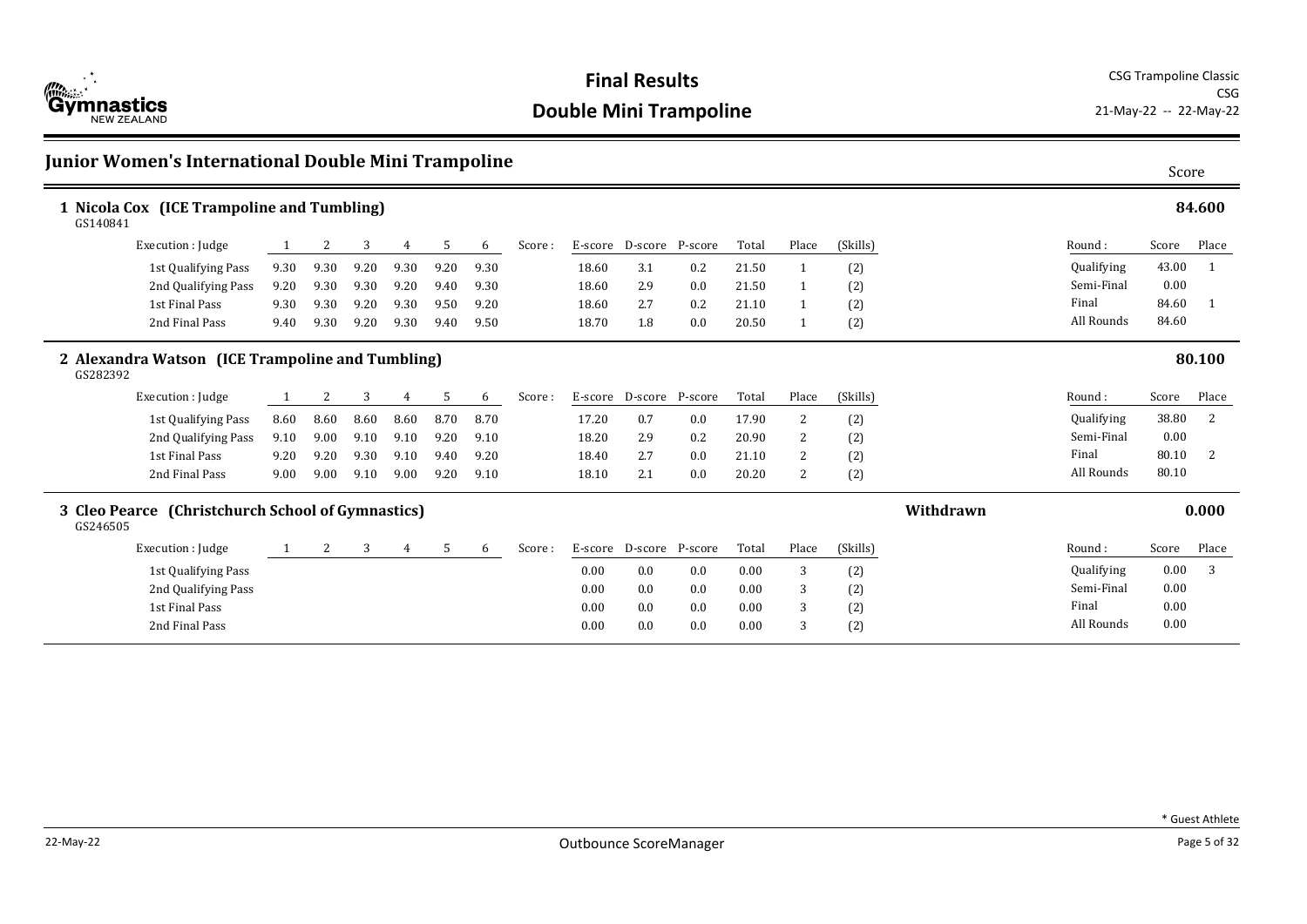

CSG<br>21-May-22 -- 22-May-22

## **Junior Women's International Double Mini Trampoline** Score Score Score Score

| <b>Judging Panels:</b>   |                           |                  |                          |                           |
|--------------------------|---------------------------|------------------|--------------------------|---------------------------|
| Qualifying Round         |                           | Semi-Final Round | Final Round              |                           |
| Chair of Panel           | Ken Olley (ICE)           |                  | Chair of Panel           | Ken Olley (ICE)           |
| <b>Execution Judge 1</b> | Ken Olley (ICE)           |                  | Execution Judge 1        | Ken Olley (ICE)           |
| Execution Judge 2        | Nicci Glanville (Dynamic) |                  | Execution Judge 2        | Nicci Glanville (Dynamic) |
| Execution Judge 3        | Grant Lucas (ICE)         |                  | <b>Execution Judge 3</b> | Grant Lucas (ICE)         |
| Execution Judge 4        | Jess Thompson (Dunedin)   |                  | Execution Judge 4        | Jess Thompson (Dunedin)   |
| <b>Execution Judge 5</b> | Lucy Lucas (ICE)          |                  | <b>Execution Judge 5</b> | Lucy Lucas (ICE)          |
| Execution Judge 6        | Norma Merrick (Olympia)   |                  | Execution Judge 6        | Norma Merrick (Olympia)   |
| Difficulty Judge 1       | Kay Hayes (CSG)           |                  | Difficulty Judge 1       | Kay Hayes (CSG)           |
| Difficulty Judge 2       | Taryn Leathart (CSG)      |                  | Difficulty Judge 2       | Taryn Leathart (CSG)      |
| Ass. Chair of Panel      | Will Rotte (CSG)          |                  | Ass. Chair of Panel      | Will Rotte (CSG)          |
|                          |                           |                  |                          |                           |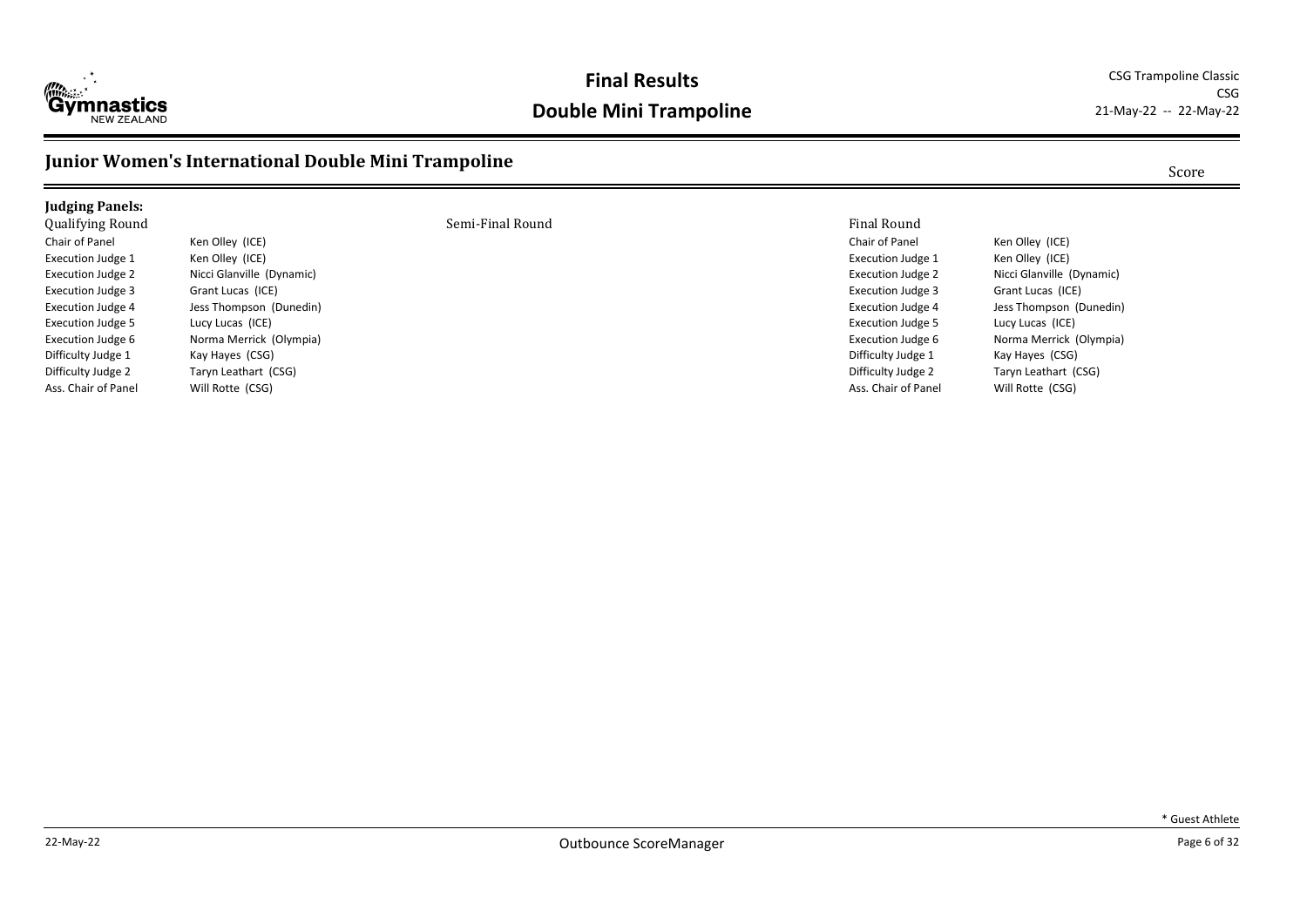

## **Youth Women's International Double Mini Trampoline** Score Score Score Score

| GS653343                                    | 1 Hannah Van Schalkyn (ICE Trampoline and Tumbling) |      |      |      |      |      |      |                  |       |                 |         |       |                |                          |                   |                           |       | 77.900         |
|---------------------------------------------|-----------------------------------------------------|------|------|------|------|------|------|------------------|-------|-----------------|---------|-------|----------------|--------------------------|-------------------|---------------------------|-------|----------------|
|                                             | Execution : Judge                                   |      | 2    | 3    | 4    | 5    | 6    | Score :          |       | E-score D-score | P-score | Total | Place          | (Skills)                 |                   | Round:                    | Score | Place          |
|                                             | 1st Qualifying Pass                                 | 8.70 | 8.70 | 8.70 | 8.60 | 8.70 | 8.70 |                  | 17.40 | 0.7             | 0.0     | 18.10 | 1              | (2)                      |                   | Qualifying                | 37.90 | $\overline{1}$ |
|                                             | 2nd Qualifying Pass                                 | 9.00 | 9.20 | 9.10 | 9.00 | 9.30 | 9.00 |                  | 18.10 | 1.7             | 0.0     | 19.80 | $\overline{c}$ | (2)                      |                   | Semi-Final                | 0.00  |                |
|                                             | 1st Final Pass                                      | 9.20 | 9.20 | 9.20 | 9.00 | 9.40 | 9.30 |                  | 18.40 | 1.6             | 0.0     | 20.00 | $\overline{c}$ | (2)                      |                   | Final                     | 77.90 |                |
|                                             | 2nd Final Pass                                      | 9.20 | 9.30 | 9.40 | 9.20 | 9.40 | 9.40 |                  | 18.70 | 1.3             | 0.0     | 20.00 |                | (2)                      |                   | All Rounds                | 77.90 |                |
| GS212276                                    | 2 Liliana Gunther (Olympia Gymnastic Sports)        |      |      |      |      |      |      |                  |       |                 |         |       |                |                          |                   |                           |       | 58.400         |
|                                             | Execution : Judge                                   |      | 2    | 3    | 4    | 5    | 6    | Score:           |       | E-score D-score | P-score | Total | Place          | (Skills)                 |                   | Round:                    | Score | Place          |
|                                             | 1st Qualifying Pass                                 | 0.00 | 0.00 | 0.00 | 0.00 | 0.00 | 0.00 |                  | 0.00  | 0.0             | 0.0     | 0.00  | 2              | (2)                      |                   | Qualifying                | 20.00 | 2              |
|                                             | 2nd Qualifying Pass                                 | 9.10 | 9.10 | 8.90 | 9.20 | 9.20 | 9.20 |                  | 18.30 | 1.7             | 0.0     | 20.00 | 1              | (2)                      |                   | Semi-Final                | 0.00  |                |
|                                             | 1st Final Pass                                      | 9.60 | 9.50 | 9.50 | 9.60 | 9.40 | 9.50 |                  | 19.00 | 1.6             | 0.6     | 20.00 |                | (2)                      |                   | Final                     | 58.40 | 2              |
|                                             | 2nd Final Pass                                      | 8.90 | 8.90 | 8.80 | 8.90 | 8.80 | 8.80 |                  | 17.70 | 0.7             | 0.0     | 18.40 | $\overline{2}$ | (2)                      |                   | All Rounds                | 58.40 |                |
| <b>Judging Panels:</b>                      |                                                     |      |      |      |      |      |      |                  |       |                 |         |       |                |                          |                   |                           |       |                |
| Qualifying Round                            |                                                     |      |      |      |      |      |      | Semi-Final Round |       |                 |         |       |                | <b>Final Round</b>       |                   |                           |       |                |
| Chair of Panel                              | Ken Olley (ICE)                                     |      |      |      |      |      |      |                  |       |                 |         |       |                | Chair of Panel           | Ken Olley (ICE)   |                           |       |                |
| Ken Olley (ICE)<br><b>Execution Judge 1</b> |                                                     |      |      |      |      |      |      |                  |       |                 |         |       |                | <b>Execution Judge 1</b> | Ken Olley (ICE)   |                           |       |                |
| <b>Execution Judge 2</b>                    | Nicci Glanville (Dynamic)                           |      |      |      |      |      |      |                  |       |                 |         |       |                | <b>Execution Judge 2</b> |                   | Nicci Glanville (Dynamic) |       |                |
| <b>Execution Judge 3</b>                    | Grant Lucas (ICE)                                   |      |      |      |      |      |      |                  |       |                 |         |       |                | <b>Execution Judge 3</b> | Grant Lucas (ICE) |                           |       |                |
| <b>Execution Judge 4</b>                    | Jess Thompson (Dunedin)                             |      |      |      |      |      |      |                  |       |                 |         |       |                | <b>Execution Judge 4</b> |                   | Jess Thompson (Dunedin)   |       |                |
| <b>Execution Judge 5</b>                    | Lucy Lucas (ICE)                                    |      |      |      |      |      |      |                  |       |                 |         |       |                | <b>Execution Judge 5</b> | Lucy Lucas (ICE)  |                           |       |                |
| <b>Execution Judge 6</b>                    | Norma Merrick (Olympia)                             |      |      |      |      |      |      |                  |       |                 |         |       |                | Execution Judge 6        |                   | Norma Merrick (Olympia)   |       |                |

Difficulty Judge 1 Kay Hayes (CSG) Difficulty Judge 2 Taryn Leathart (CSG) Ass. Chair of Panel Will Rotte (CSG)

Difficulty Judge 1 Kay Hayes (CSG) Difficulty Judge 2 Taryn Leathart (CSG) Ass. Chair of Panel Will Rotte (CSG)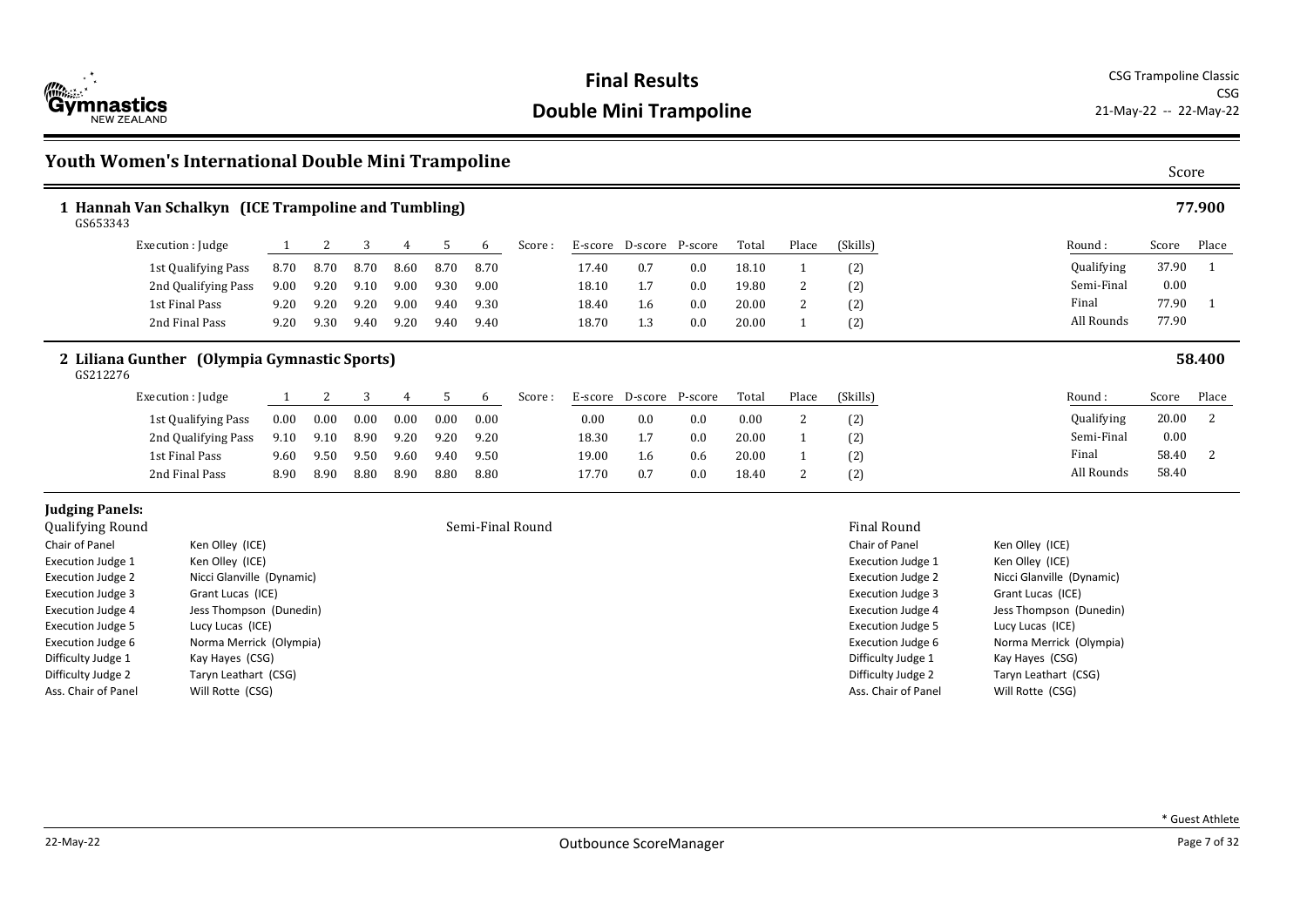

## **17+ Men's Double Mini Trampoline** Score

### **1 Bradon Freeman (Christchurch School of Gymnastics) 81.160** GS106771

| Execution : Judge   |      |      |      |      |  | Score : | E-score | D-score | P-score | Total | Place | (Skills) |
|---------------------|------|------|------|------|--|---------|---------|---------|---------|-------|-------|----------|
| 1st Qualifying Pass | 9.10 | 9.10 | 9.10 | 9.00 |  |         | 18.18   | 1.6     | 0.2     | 19.57 |       | (2)      |
| 2nd Qualifying Pass | 9.50 | 9.40 | 9.50 | 9.40 |  |         | 18.90   | 1.7     | 0.6     | 20.00 |       | (2)      |
| 1st Final Pass      | 9.80 | 9.80 | 9.80 | 9.90 |  |         | 19.63   | 1.3     | 0.0     | 20.92 |       | (2)      |
| 2nd Final Pass      | 9.70 | 9.70 | 9.70 | 9.60 |  |         | 19.38   | 1.3     | 0.0     | 20.67 |       | (2)      |

### **Judging Panels:**

| Qualitying Kounu         |                         |
|--------------------------|-------------------------|
| Chair of Panel           | Alex Withers (CSG)      |
| <b>Execution Judge 1</b> | Alex Withers (CSG)      |
| <b>Execution Judge 2</b> | Taryn Leathart (CSG)    |
| <b>Execution Judge 3</b> | Tracy Penney (ICE)      |
| <b>Execution Judge 4</b> | Grant Lucas (ICE)       |
| Difficulty Judge 1       | Jess Thompson (Dunedin) |

Semi-Final Round **Semi-Final Round Final Round** 

| Chair of Panel           | Alex Withers (CSG)      |
|--------------------------|-------------------------|
| <b>Execution Judge 1</b> | Alex Withers (CSG)      |
| <b>Execution Judge 2</b> | Taryn Leathart (CSG)    |
| <b>Execution Judge 3</b> | Tracy Penney (ICE)      |
| <b>Execution Judge 4</b> | Grant Lucas (ICE)       |
| Difficulty Judge 1       | Jess Thompson (Dunedin) |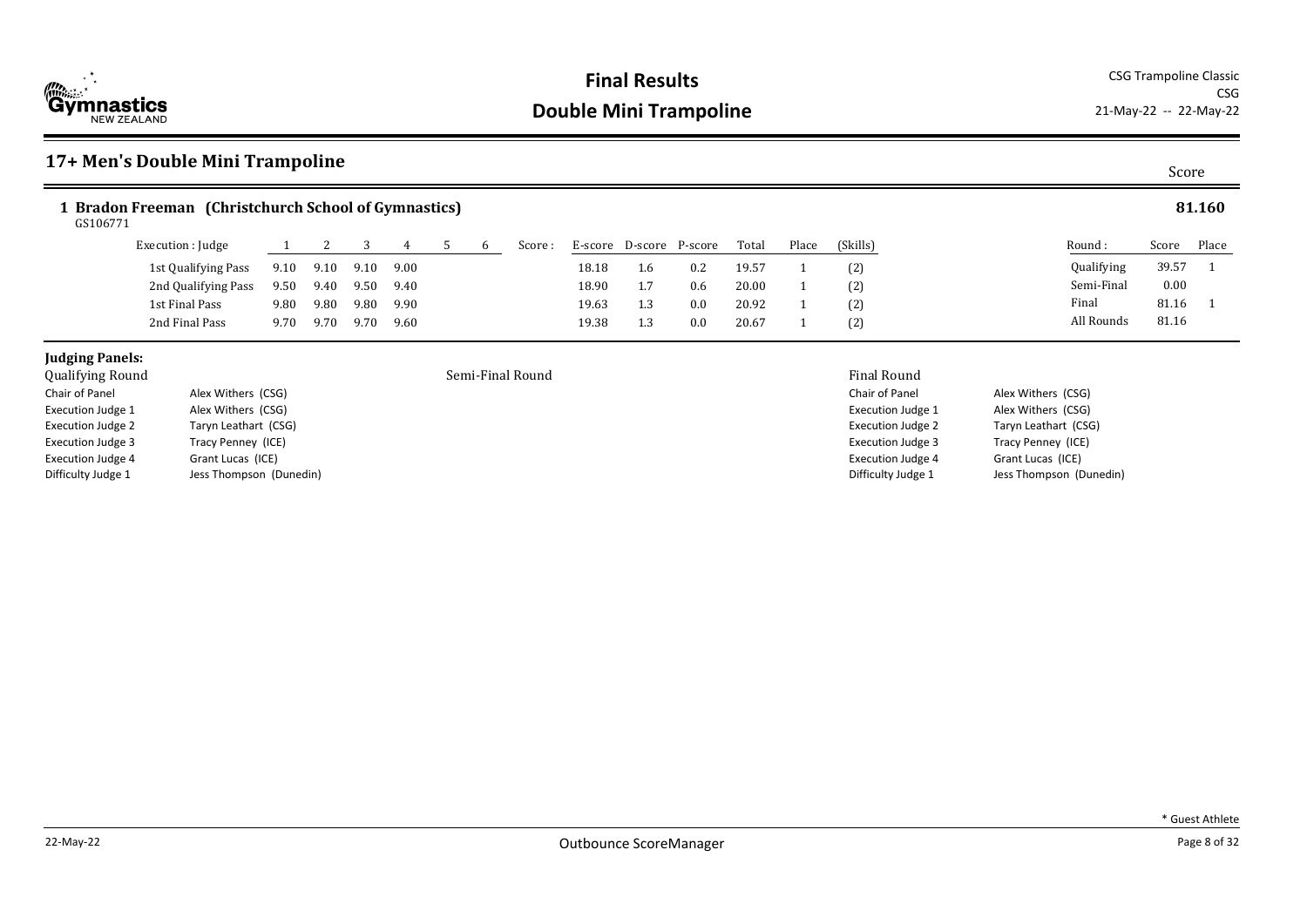

### **17+ Women's Double Mini Trampoline** Score **1 Lana Moree (Dunedin Trampoline Sports) 77.220** Round : Qualifying Semi-Final Final All Rounds Score Place 39.67 1 0.00 77.22 1 GS653965 77.22 Execution : Iudge 1 2 3 4 5 6 Score : E-score D-score P-score Total Place (Skills) 1st Qualifying Pass 9.20 9.20 9.20 9.40 18.45 1.3 0.0 19.75 1 (2) 2nd Oualifying Pass 9.30 9.30 9.40 9.30 18.63 1.3 0.0 19.92 2 (2) 1st Final Pass 9.10 9.10 9.20 9.20 18.30 1.2 0.6 18.90 2 (2) 2nd Final Pass 9.20 9.40 9.30 9.40 18.65 0.0 0.0 18.65 1 (2) **2 Amelia McKenzie (Invercargill Gymnastic Club) 59.850** Round : Qualifying Semi-Final Final All Rounds Score Place 20.45 2 0.00 59.85 2 GS534399 59.85 Execution : Judge 1 2 3 4 5 6 Score : E-score D-score P-score Total Place (Skills) 1st Qualifying Pass 0.00 0.00 0.00 0.00 0.00 0.00 0.00 0.0 0.0 0.00 2 (2) 2nd Qualifying Pass 9.50 9.30 9.50 9.40 18.85 1.8 0.2 20.45 1 (2) 1st Final Pass 9.50 9.40 9.40 9.50 18.90 2.2 0.2 20.90 1 (2) 2nd Final Pass 8.90 8.90 8.90 8.90 17.80 0.7 0.0 18.50 2 (2) **3 Maddison Moore (Olympia Gymnastic Sports) Withdrawn 0.000** Round : Qualifying Semi-Final Final All Rounds Score Place 0.00 3 0.00 0.00 GS268708 0.00 Execution : Judge 1 2 3 4 5 6 Score : E-score D-score P-score Total Place (Skills) 1st Qualifying Pass 0.00 0.0 0.0 0.00 2 (2) 2nd Qualifying Pass 0.00 0.0 0.0 0.00 3 (2) 1st Final Pass 0.00 0.0 0.0 0.00 3 (2) 2nd Final Pass 0.00 0.0 0.0 0.00 3 (2) **3 Lexi Ross (ICE Trampoline and Tumbling) Withdrawn 0.000** Round : Qualifying Semi-Final Final All Rounds Score Place 0.00 3 0.00 0.00 GS233789 0.00 Execution : Iudge 1 2 3 4 5 6 Score : E-score D-score P-score Total Place (Skills) 1st Qualifying Pass 0.00 0.0 0.0 0.00 2 (2) 2nd Qualifying Pass 0.00 0.0 0.0 0.00 3 (2) 1st Final Pass 0.00 0.0 0.0 0.00 3 (2) 2nd Final Pass 0.00 0.0 0.0 0.00 3 (2)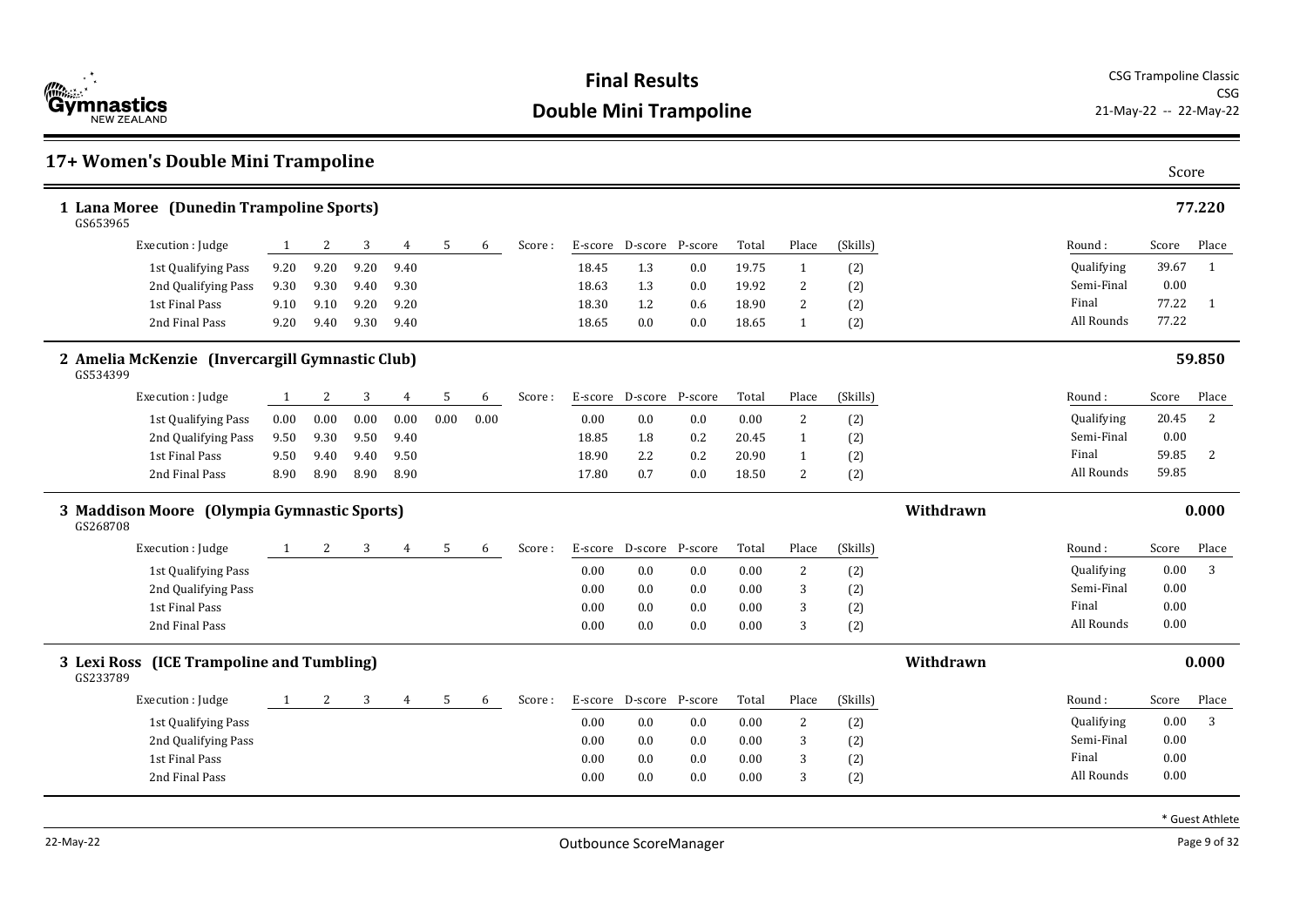

CSG<br>21-May-22 -- 22-May-22

## **17+ Women's Double Mini Trampoline** Score

| 3 Hollie Ward (ICE Trampoline and Tumbling)<br>GS282388 |  |  |  |         |      |                 |         |          |       |            | Withdrawn |            |       | 0.000 |
|---------------------------------------------------------|--|--|--|---------|------|-----------------|---------|----------|-------|------------|-----------|------------|-------|-------|
| Execution : Judge                                       |  |  |  | Score : |      | E-score D-score | P-score | Total    | Place | (Skills)   |           | Round:     | Score | Place |
| 1st Qualifying Pass                                     |  |  |  |         | 0.00 | 0.0             | 0.0     | 0.00     |       | (2)        |           | Qualifying | 0.00  |       |
| 2nd Qualifying Pass                                     |  |  |  |         | 0.00 | 0.0             | 0.0     | 0.00     |       | (2)<br>(2) |           | Semi-Final | 0.00  |       |
| 1st Final Pass                                          |  |  |  |         | 0.00 | 0.0             | 0.0     | $0.00\,$ |       | (2)<br>(4) |           | Final      | 0.00  |       |
| 2nd Final Pass                                          |  |  |  |         | 0.00 | 0.0             | 0.0     | 0.00     |       | (2)        |           | All Rounds | 0.00  |       |

## **Judging Panels:**<br>Qualifying Round

| Qualitying Kounu         |                         |
|--------------------------|-------------------------|
| Chair of Panel           | Alex Withers (CSG)      |
| <b>Execution Judge 1</b> | Alex Withers (CSG)      |
| <b>Execution Judge 2</b> | Taryn Leathart (CSG)    |
| <b>Execution Judge 3</b> | Tracy Penney (ICE)      |
| <b>Execution Judge 4</b> | Grant Lucas (ICE)       |
| Difficulty Judge 1       | Jess Thompson (Dunedin) |

Semi-Final Round **Semi-Final Round Semi-Final Round** 

| Chair of Panel           | Alex Withers (CSG)      |
|--------------------------|-------------------------|
| <b>Execution Judge 1</b> | Alex Withers (CSG)      |
| <b>Execution Judge 2</b> | Taryn Leathart (CSG)    |
| <b>Execution Judge 3</b> | Tracy Penney (ICE)      |
| <b>Execution Judge 4</b> | Grant Lucas (ICE)       |
| Difficulty Judge 1       | Jess Thompson (Dunedin) |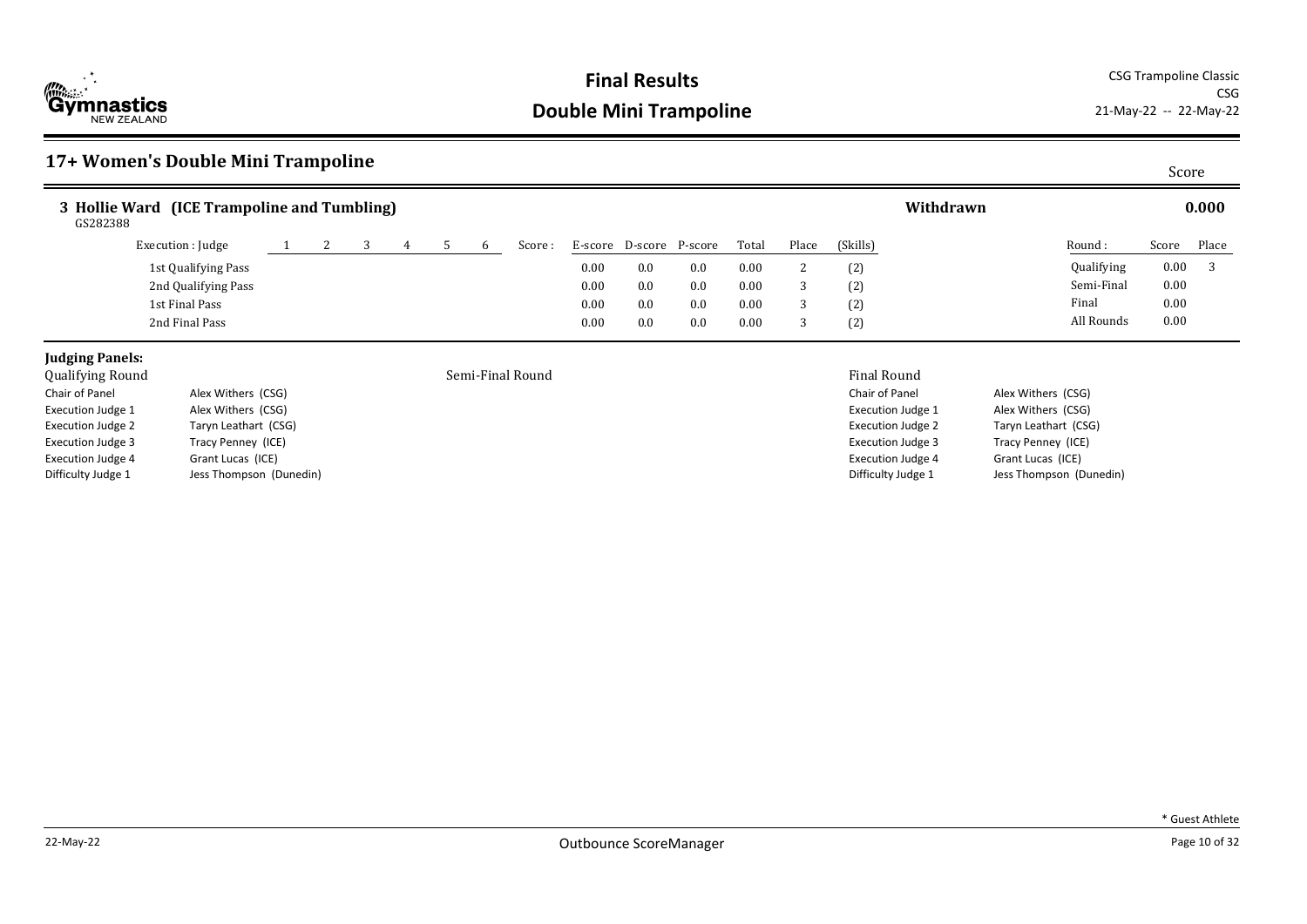

## **15-16 Men's Double Mini Trampoline** Score

Execution Judge 2 Taryn Leathart (CSG) Execution Judge 3 Tracy Penney (ICE) Execution Judge 4 Grant Lucas (ICE) Difficulty Judge 1 Jess Thompson (Dunedin)

|                          | 1 Luke Johnson (ICE Trampoline and Tumbling)  |      |      |      |      |      |          |                  |       |                         |     |       |                |                          |                    |       | 77.500 |
|--------------------------|-----------------------------------------------|------|------|------|------|------|----------|------------------|-------|-------------------------|-----|-------|----------------|--------------------------|--------------------|-------|--------|
|                          | Execution : Judge                             |      | 2    | 3    | 4    | 5    | 6        | Score:           |       | E-score D-score P-score |     | Total | Place          | (Skills)                 | Round :            | Score | Place  |
|                          | 1st Qualifying Pass                           | 9.20 | 9.40 | 9.30 | 9.40 |      |          |                  | 18.65 | 0.7                     | 0.0 | 19.35 | 2              | (2)                      | Qualifying         | 38.65 |        |
|                          | 2nd Qualifying Pass                           | 9.40 | 9.50 | 9.30 | 9.20 |      |          |                  | 18.70 | 0.8                     | 0.2 | 19.30 |                | (2)                      | Semi-Final         | 0.00  |        |
|                          | 1st Final Pass                                | 9.20 | 9.20 | 9.40 | 9.30 |      |          |                  | 18.55 | 1.4                     | 0.6 | 19.35 | 2              | (2)                      | Final              | 77.50 |        |
|                          | 2nd Final Pass                                | 9.40 | 9.40 | 9.40 | 9.40 |      |          |                  | 18.80 | 0.7                     | 0.0 | 19.50 | $\overline{2}$ | (2)                      | All Rounds         | 77.50 |        |
| GS534006                 | 2 Alex Scarlett (Invercargill Gymnastic Club) |      |      |      |      |      |          |                  |       |                         |     |       |                |                          |                    |       | 59.600 |
|                          | Execution : Judge                             |      | 2    | 3    | 4    | 5    | 6        | Score:           |       | E-score D-score P-score |     | Total | Place          | (Skills)                 | Round :            | Score | Place  |
|                          | 1st Qualifying Pass                           | 9.50 | 9.50 | 9.40 | 9.40 |      |          |                  | 18.90 | 1.3                     | 0.0 | 20.20 |                | (2)                      | Qualifying         | 20.20 | 2      |
|                          | 2nd Qualifying Pass                           | 0.00 | 0.00 | 0.00 | 0.00 | 0.00 | $0.00\,$ |                  | 0.00  | 0.0                     | 0.0 | 0.00  | 2              | (2)                      | Semi-Final         | 0.00  |        |
|                          | 1st Final Pass                                | 9.20 | 9.20 | 9.10 | 9.10 |      |          |                  | 18.30 | 1.4                     | 0.0 | 19.70 |                | (2)                      | Final              | 59.60 | 2      |
|                          | 2nd Final Pass                                | 9.20 | 9.10 | 9.20 | 9.30 |      |          |                  | 18.40 | 1.3                     | 0.0 | 19.70 |                | (2)                      | All Rounds         | 59.60 |        |
| <b>Judging Panels:</b>   |                                               |      |      |      |      |      |          |                  |       |                         |     |       |                |                          |                    |       |        |
| Qualifying Round         |                                               |      |      |      |      |      |          | Semi-Final Round |       |                         |     |       |                | <b>Final Round</b>       |                    |       |        |
| Chair of Panel           | Alex Withers (CSG)                            |      |      |      |      |      |          |                  |       |                         |     |       |                | Chair of Panel           | Alex Withers (CSG) |       |        |
| <b>Execution Judge 1</b> | Alex Withers (CSG)                            |      |      |      |      |      |          |                  |       |                         |     |       |                | <b>Execution Judge 1</b> | Alex Withers (CSG) |       |        |

Execution Judge 2 Taryn Leathart (CSG) Execution Judge 3 Tracy Penney (ICE) Execution Judge 4 Grant Lucas (ICE) Difficulty Judge 1 Jess Thompson (Dunedin)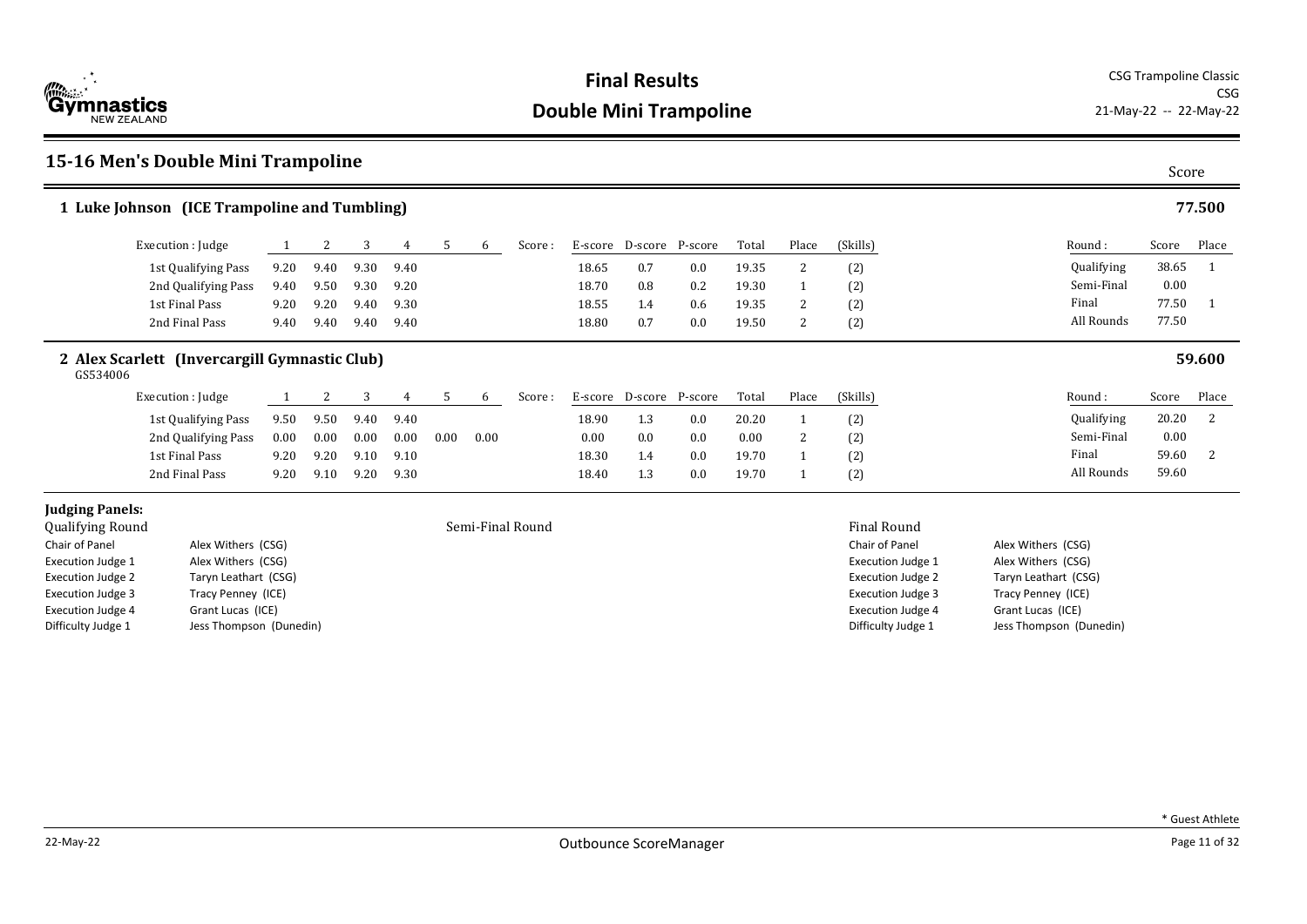

### **15-16 Women's Double Mini Trampoline** Score **1 Hannah Norris (Invercargill Gymnastic Club) 82.620** Round : Qualifying Semi-Final Final All Rounds Score Place 42.65 1 0.00 82.62 1 GS551722 82.62 Execution : Judge 1 2 3 4 5 6 Score : E-score D-score P-score Total Place (Skills) 1st Qualifying Pass 9.70 9.80 9.80 9.60 19.45 2.1 0.0 21.55 1 (2) 2nd Oualifying Pass 9.40 9.50 9.50 9.60 19.00 2.1 0.0 21.10 1 (2) 1st Final Pass 8.80 8.80 8.80 8.80 17.60 0.7 0.0 18.30 8 (2) 2nd Final Pass 9.50 9.50 9.40 9.50 18.98 2.7 0.0 21.67 1 (2) **2 Atalia Crocker (Olympia Gymnastic Sports) 82.150** Round : Qualifying Semi-Final Final All Rounds Score Place 41.40 2 0.00 82.15 2 GS124476 82.15 Execution : Judge 1 2 3 4 5 6 Score : E-score D-score P-score Total Place (Skills) 1st Qualifying Pass 9.50 9.50 9.40 9.40 18.90 1.7 0.0 20.60 2 (2) 2nd Qualifying Pass 9.60 9.60 9.60 9.60 19.20 1.6 0.0 20.80 3 (2) 1st Final Pass 9.70 9.80 9.80 9.70 19.50 1.3 0.6 20.20 5 (2) 2nd Final Pass 9.70 9.60 9.50 9.70 19.25 1.3 0.0 20.55 3 (2) **3 Carmen Leathart-Sutherland (Christchurch School of Gymnastics) 81.420** Round : Qualifying Semi-Final Final All Rounds Score Place 40.42 5 0.00 81.42 3 GS188168 81.42 Execution : Judge 1 2 3 4 5 6 Score : E-score D-score P-score Total Place (Skills) 1st Qualifying Pass 9.30 9.30 9.40 9.30 18.63 1.6 0.2 20.02 7 (2) 2nd Qualifying Pass 9.20 9.20 9.20 9.20 18.40 2.2 0.2 20.40 4 (2) 1st Final Pass 9.60 9.50 9.50 9.40 19.00 1.3 0.0 20.30 3 (2) 2nd Final Pass 9.50 9.50 9.50 9.50 19.00 1.7 0.0 20.70 2 (2) **4 Lucy Lucus (ICE Trampoline and Tumbling) 81.310** Round : Qualifying Semi-Final Final All Rounds Score Place 40.47 4 0.00 81.31 4 GS282387 81.31 Execution : Iudge 1 2 3 4 5 6 Score : E-score D-score P-score Total Place (Skills) 1st Qualifying Pass 9.40 9.50 9.40 9.30 18.80 1.6 0.0 20.40 3 (2) 2nd Qualifying Pass 9.30 9.30 9.20 9.30 18.58 2.1 0.6 20.07 5 (2) 1st Final Pass 9.30 9.30 9.20 9.30 18.58 2.7 0.0 21.27 1 (2) 2nd Final Pass 9.10 9.20 9.20 9.20 18.38 1.8 0.6 19.57 7 (2)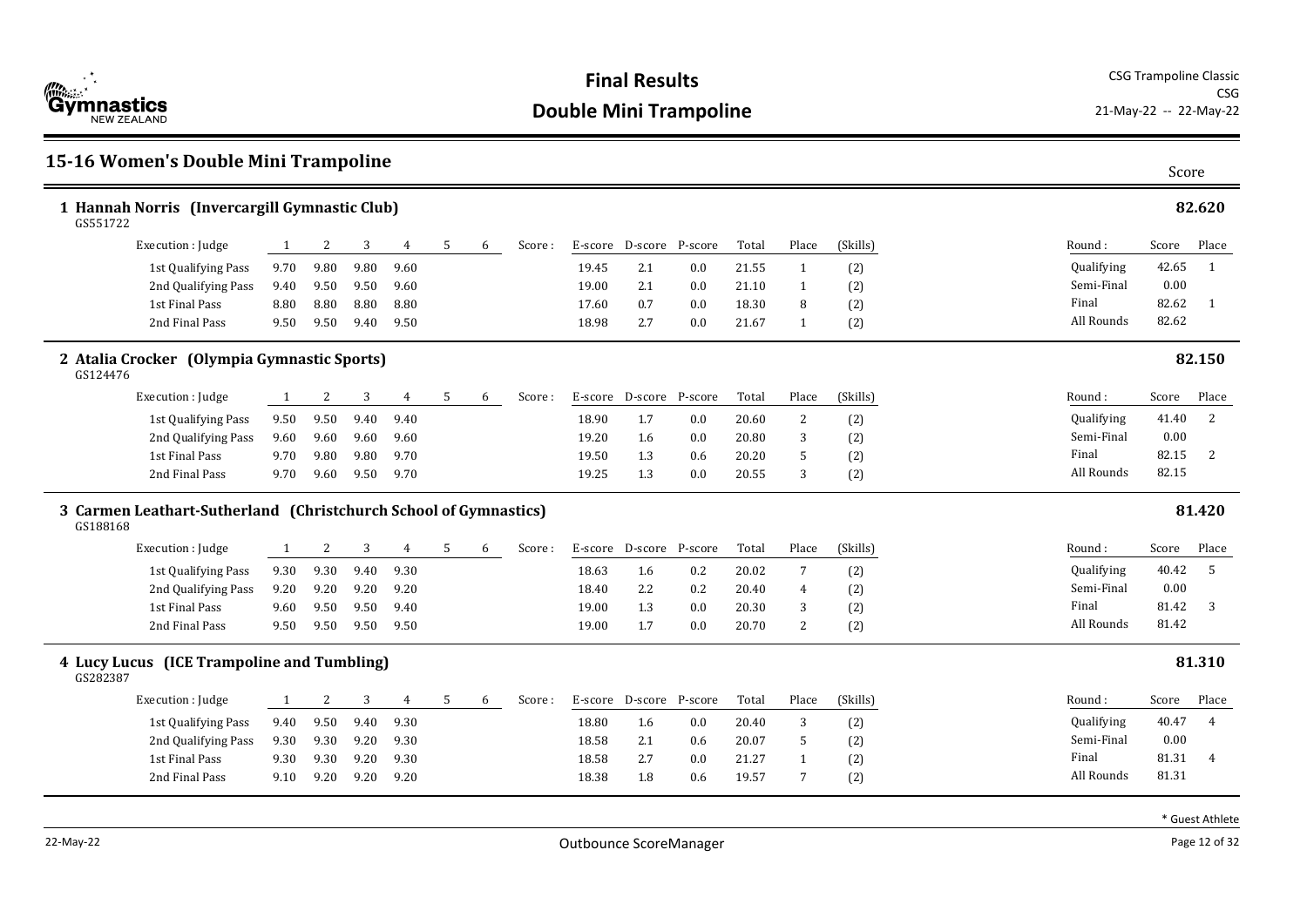

| 15-16 Women's Double Mini Trampoline                               |      |      |      |      |   |   |        |         |                         |         |       |                |          |            | Score |        |
|--------------------------------------------------------------------|------|------|------|------|---|---|--------|---------|-------------------------|---------|-------|----------------|----------|------------|-------|--------|
| 5 Caoimhe Heath (Aspiring Gymsports)                               |      |      |      |      |   |   |        |         |                         |         |       |                |          |            |       | 80.240 |
| Execution : Judge                                                  | 1    | 2    | 3    | 4    | 5 | 6 | Score: | E-score | D-score P-score         |         | Total | Place          | (Skills) | Round:     | Score | Place  |
| 1st Qualifying Pass                                                | 9.50 | 9.40 | 9.40 | 9.40 |   |   |        | 18.83   | 1.3                     | 0.0     | 20.12 | 5              | (2)      | Qualifying | 39.72 | 6      |
| 2nd Qualifying Pass                                                | 9.30 | 9.30 | 9.30 | 9.30 |   |   |        | 18.60   | 1.6                     | 0.6     | 19.60 | 7              | (2)      | Semi-Final | 0.00  |        |
| 1st Final Pass                                                     | 9.40 | 9.60 | 9.50 | 9.40 |   |   |        | 18.95   | 1.3                     | 0.0     | 20.25 | 4              | (2)      | Final      | 80.24 | -5     |
| 2nd Final Pass                                                     | 9.50 | 9.50 | 9.50 | 9.40 |   |   |        | 18.98   | 1.3                     | 0.0     | 20.27 | 5              | (2)      | All Rounds | 80.24 |        |
| 6 Jessica Penney (ICE Trampoline and Tumbling)<br>GS169017         |      |      |      |      |   |   |        |         |                         |         |       |                |          |            |       | 79.990 |
| Execution : Judge                                                  | 1    | 2    | 3    | 4    | 5 | 6 | Score: |         | E-score D-score P-score |         | Total | Place          | (Skills) | Round:     | Score | Place  |
| 1st Qualifying Pass                                                | 9.60 | 9.60 | 9.50 | 9.40 |   |   |        | 19.05   | 1.6                     | 0.6     | 20.05 | 6              | (2)      | Qualifying | 41.02 | 3      |
| 2nd Qualifying Pass                                                | 9.60 | 9.50 | 9.60 | 9.60 |   |   |        | 19.18   | 1.8                     | 0.0     | 20.97 | 2              | (2)      | Semi-Final | 0.00  |        |
| 1st Final Pass                                                     | 8.50 | 8.50 | 8.50 | 8.40 |   |   |        | 16.98   | 2.2                     | 0.2     | 18.97 | 7              | (2)      | Final      | 79.99 | 6      |
| 2nd Final Pass                                                     | 9.30 | 9.50 | 9.30 | 9.50 |   |   |        | 18.80   | 1.2                     | 0.0     | 20.00 | 6              | (2)      | All Rounds | 79.99 |        |
| 7 Nicola McLachlan (Christchurch School of Gymnastics)<br>GS194678 |      |      |      |      |   |   |        |         |                         |         |       |                |          |            |       | 78.990 |
| Execution : Judge                                                  | 1    | 2    | 3    | 4    | 5 | 6 | Score: | E-score | D-score                 | P-score | Total | Place          | (Skills) | Round:     | Score | Place  |
| 1st Qualifying Pass                                                | 8.70 | 8.80 | 8.70 | 8.80 |   |   |        | 17.50   | $0.5\,$                 | 0.0     | 18.00 | 8              | (2)      | Qualifying | 37.90 | 8      |
| 2nd Qualifying Pass                                                | 9.50 | 9.40 | 9.40 | 9.50 |   |   |        | 18.90   | 1.6                     | 0.6     | 19.90 | 6              | (2)      | Semi-Final | 0.00  |        |
| 1st Final Pass                                                     | 9.40 | 9.30 | 9.40 | 9.40 |   |   |        | 18.78   | 1.8                     | 0.0     | 20.57 | 2              | (2)      | Final      | 78.99 | 7      |
| 2nd Final Pass                                                     | 9.70 | 9.60 | 9.60 | 9.60 |   |   |        | 19.23   | 1.3                     | 0.0     | 20.52 | $\overline{4}$ | (2)      | All Rounds | 78.99 |        |
| 8 Jamie Glanville (Dynamic Gymnastic Sports)<br>GS595911           |      |      |      |      |   |   |        |         |                         |         |       |                |          |            |       | 78.250 |
| Execution : Judge                                                  | -1   | 2    | 3    | 4    | 5 | 6 | Score: | E-score | D-score                 | P-score | Total | Place          | (Skills) | Round:     | Score | Place  |
| 1st Qualifying Pass                                                | 9.60 | 9.50 | 9.50 | 9.40 |   |   |        | 19.00   | 1.3                     | 0.0     | 20.30 | 4              | (2)      | Qualifying | 39.70 | 7      |
| 2nd Qualifying Pass                                                | 9.30 | 9.20 | 9.20 | 9.10 |   |   |        | 18.40   | 1.2                     | 0.2     | 19.40 | 8              | (2)      | Semi-Final | 0.00  |        |
| 1st Final Pass                                                     | 9.00 | 9.20 | 9.20 | 9.10 |   |   |        | 18.25   | 1.1                     | 0.0     | 19.35 | 6              | (2)      | Final      | 78.25 | 8      |
| 2nd Final Pass                                                     | 9.40 | 9.30 | 9.50 | 9.40 |   |   |        | 18.80   | 1.2                     | 0.8     | 19.20 | 8              | (2)      | All Rounds | 78.25 |        |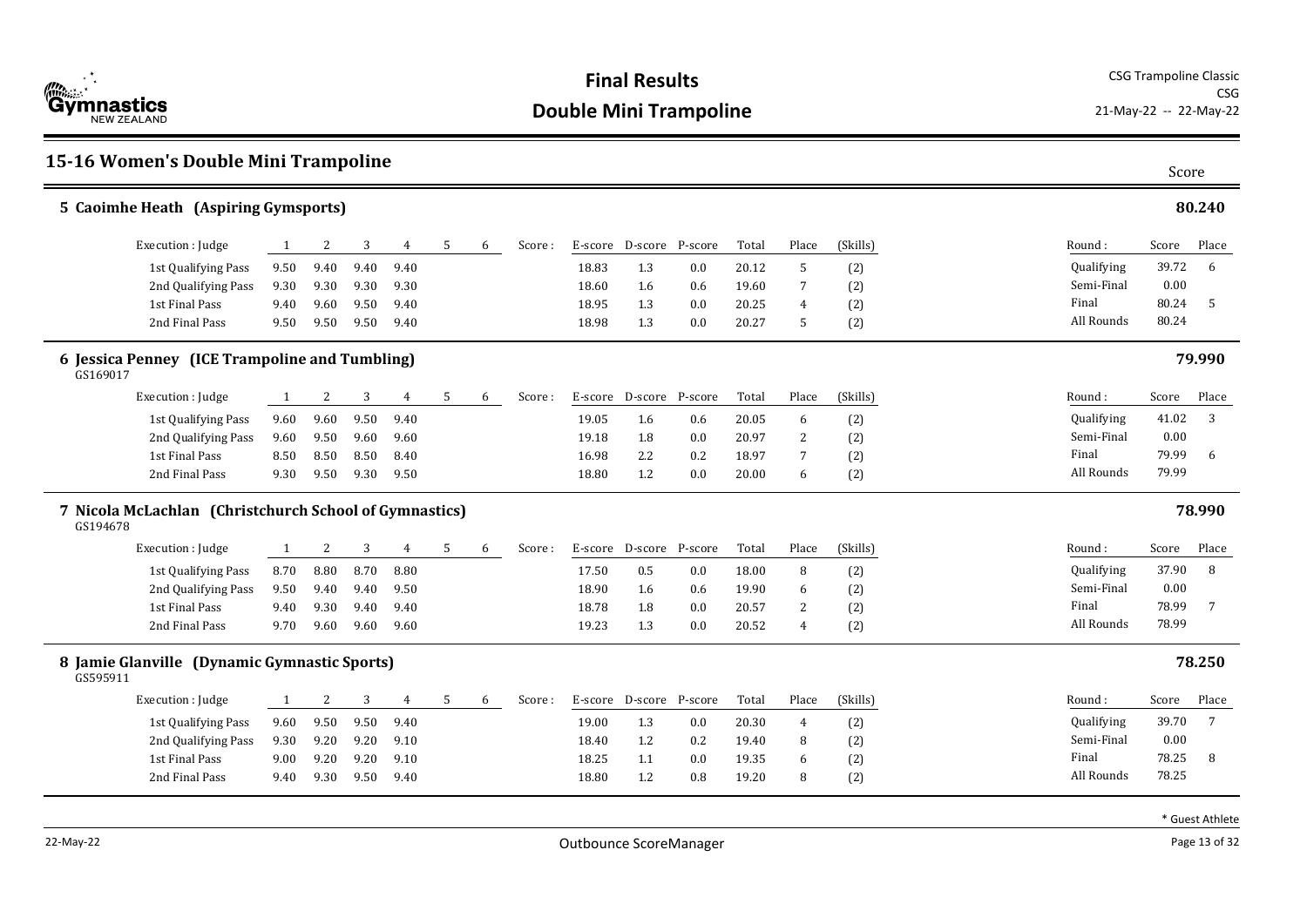

**Final Results** CSG Trampoline Classic CSG<br>21-May-22 -- 22-May-22

## **15-16 Women's Double Mini Trampoline** Score

| 9 Laurice Power (Christchurch School of Gymnastics)<br>GS623692 |                      |                       |   |   |   |   |                  |      |                         |     |       |       |                          | Withdrawn |                      |            |          | 0.000 |
|-----------------------------------------------------------------|----------------------|-----------------------|---|---|---|---|------------------|------|-------------------------|-----|-------|-------|--------------------------|-----------|----------------------|------------|----------|-------|
|                                                                 | Execution : Judge    | $\mathbf{2}$          | 3 | 4 | 5 | 6 | Score:           |      | E-score D-score P-score |     | Total | Place | (Skills)                 |           | Round :              |            | Score    | Place |
|                                                                 | 1st Qualifying Pass  |                       |   |   |   |   |                  | 0.00 | $0.0\,$                 | 0.0 | 0.00  | 9     | (2)                      |           |                      | Qualifying | 0.00     | -9    |
|                                                                 | 2nd Qualifying Pass  |                       |   |   |   |   |                  | 0.00 | 0.0                     | 0.0 | 0.00  | 9     | (2)                      |           |                      | Semi-Final | $0.00\,$ |       |
|                                                                 | 1st Final Pass       |                       |   |   |   |   |                  | 0.00 | 0.0                     | 0.0 | 0.00  | 9     | (2)                      |           | Final                |            | 0.00     |       |
|                                                                 | 2nd Final Pass       |                       |   |   |   |   |                  | 0.00 | 0.0                     | 0.0 | 0.00  | 9     | (2)                      |           |                      | All Rounds | 0.00     |       |
| 9 Ella Van Meer (ICE Trampoline and Tumbling)<br>GS543048       |                      |                       |   |   |   |   |                  |      |                         |     |       |       |                          | Withdrawn |                      |            |          | 0.000 |
|                                                                 | Execution : Judge    | $\mathbf{2}^{\prime}$ | 3 | 4 | 5 | 6 | Score:           |      | E-score D-score P-score |     | Total | Place | (Skills)                 |           | Round:               |            | Score    | Place |
|                                                                 | 1st Qualifying Pass  |                       |   |   |   |   |                  | 0.00 | 0.0                     | 0.0 | 0.00  | 9     | (2)                      |           |                      | Qualifying | 0.00     | 9     |
|                                                                 | 2nd Qualifying Pass  |                       |   |   |   |   |                  | 0.00 | 0.0                     | 0.0 | 0.00  | 9     | (2)                      |           |                      | Semi-Final | 0.00     |       |
|                                                                 | 1st Final Pass       |                       |   |   |   |   |                  | 0.00 | 0.0                     | 0.0 | 0.00  | 9     | (2)                      |           | Final                |            | 0.00     |       |
|                                                                 | 2nd Final Pass       |                       |   |   |   |   |                  | 0.00 | 0.0                     | 0.0 | 0.00  | 9     | (2)                      |           |                      | All Rounds | 0.00     |       |
| <b>Judging Panels:</b>                                          |                      |                       |   |   |   |   |                  |      |                         |     |       |       |                          |           |                      |            |          |       |
| Qualifying Round                                                |                      |                       |   |   |   |   | Semi-Final Round |      |                         |     |       |       | <b>Final Round</b>       |           |                      |            |          |       |
| Chair of Panel                                                  | Alex Withers (CSG)   |                       |   |   |   |   |                  |      |                         |     |       |       | Chair of Panel           |           | Alex Withers (CSG)   |            |          |       |
| Execution Judge 1                                               | Alex Withers (CSG)   |                       |   |   |   |   |                  |      |                         |     |       |       | Execution Judge 1        |           | Alex Withers (CSG)   |            |          |       |
| <b>Execution Judge 2</b>                                        | Taryn Leathart (CSG) |                       |   |   |   |   |                  |      |                         |     |       |       | <b>Execution Judge 2</b> |           | Taryn Leathart (CSG) |            |          |       |
| Execution Judge 3                                               | Tracy Penney (ICE)   |                       |   |   |   |   |                  |      |                         |     |       |       | <b>Execution Judge 3</b> |           | Tracy Penney (ICE)   |            |          |       |

Execution Judge 4 Grant Lucas (ICE) Difficulty Judge 1 Jess Thompson (Dunedin)

Execution Judge 4 Grant Lucas (ICE) Difficulty Judge 1 Jess Thompson (Dunedin)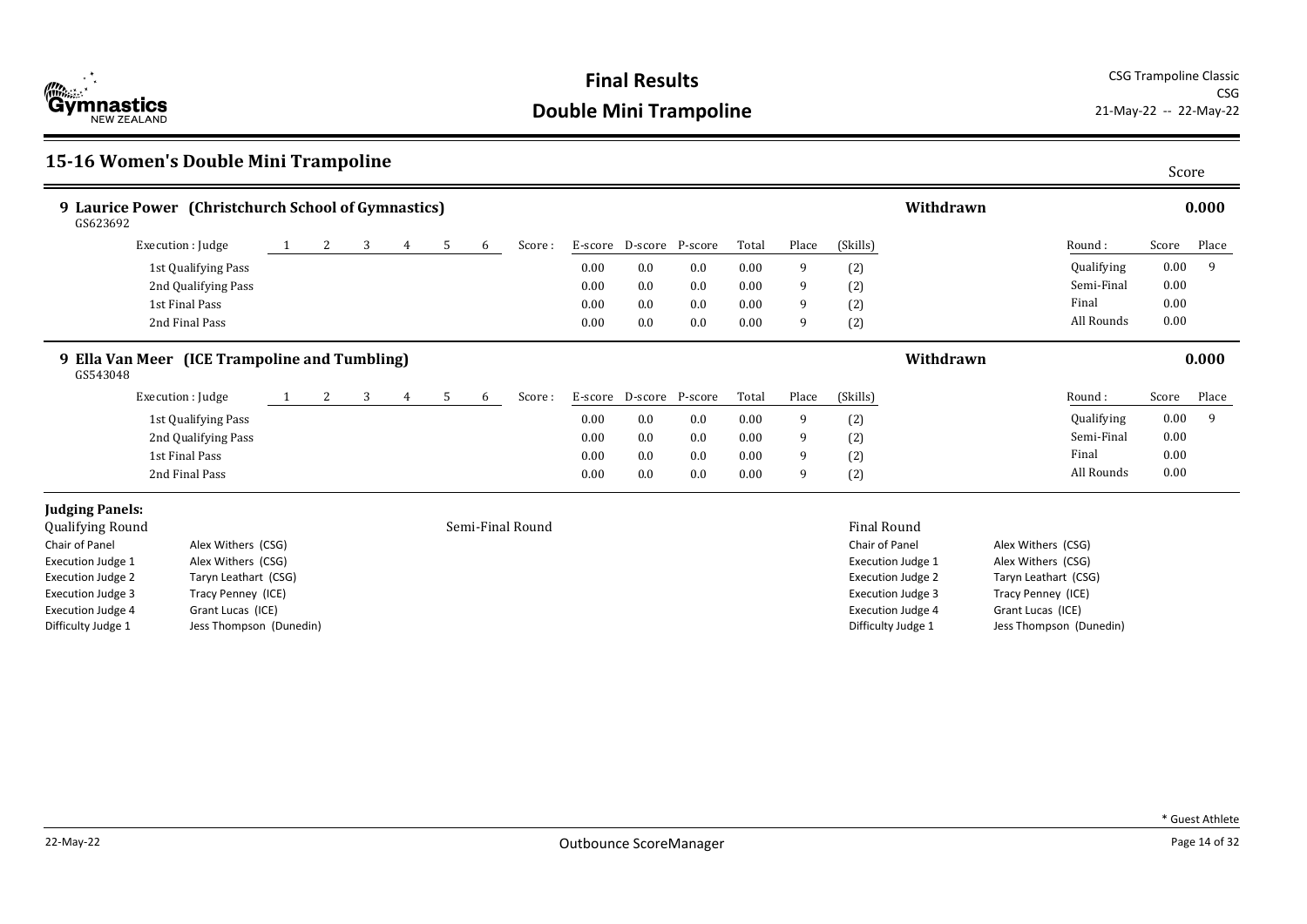

### **13-14 Men's Double Mini Trampoline** Score **1 Jakob Anderson (Invercargill Gymnastic Club) 82.770** Round : Qualifying Semi-Final Final All Rounds Score Place 41.05 1 0.00 82.77 1 GS534116 82.77 Execution : Judge 1 2 3 4 5 6 Score : E-score D-score P-score Total Place (Skills) 1st Qualifying Pass 9.50 9.60 9.60 9.50 1 19.10 1.8 0.0 20.90 1 (2) 2nd Qualifying Pass 9.50 9.40 9.60 9.40 18.95 1.2 0.0 20.15 1 (2) 1st Final Pass 9.60 9.60 9.50 9.40 19.05 1.2 0.0 20.25 1 (2) 2nd Final Pass 9.40 9.40 9.40 9.30 18.78 2.7 0.0 21.47 1 (2) **2 Jaeger Pryce (Christchurch School of Gymnastics) 79.220** Round : Qualifying Semi-Final Final All Rounds Score Place 40.17 2 0.00 79.22 2 GS679617 79.22 Execution : Judge 1 2 3 4 5 6 Score : E-score D-score P-score Total Place (Skills) 1st Qualifying Pass 9.40 9.40 9.30 9.40 18.78 1.3 0.0 20.07 2 (2) 2nd Qualifying Pass 9.40 9.50 9.40 9.50 18.90 1.2 0.0 20.10 3 (2) 1st Final Pass 9.50 9.30 9.10 9.10 18.50 1.3 0.6 19.20 4 (2) 2nd Final Pass 9.30 9.40 9.40 9.20 18.65 1.2 0.0 19.85 2 (2) **3 Finley Smith (Olympia Gymnastic Sports) 78.970** Round : Qualifying Semi-Final Final All Rounds Score Place 39.55 4 0.00 78.97 3 GS280844 78.97 Execution : Judge 1 2 3 4 5 6 Score : E-score D-score P-score Total Place (Skills) 1st Qualifying Pass 9.30 9.50 9.40 9.50 18.85 1.2 0.6 19.45 4 (2) 2nd Qualifying Pass 9.40 9.40 9.40 9.40 18.80 1.3 0.0 20.10 2 (2) 1st Final Pass 9.40 9.40 9.40 9.30 18.78 1.3 0.0 20.07 2 (2) 2nd Final Pass 9.30 9.50 9.40 9.30 18.75 1.2 0.6 19.35 3 (2) **4 Luke Street (Christchurch School of Gymnastics) 78.820** Round : Qualifying Semi-Final Final All Rounds Score Place 39.62 3 0.00 78.82 4 GS534336 78.82 Execution : Iudge 1 2 3 4 5 6 Score : E-score D-score P-score Total Place (Skills) 1st Qualifying Pass 9.30 9.30 9.30 9.40 18.63 1.2 0.0 19.82 3 (2) 2nd Qualifying Pass 9.60 9.50 9.50 9.60 19.10 1.3 0.6 19.80 4 (2) 1st Final Pass 9.40 9.30 9.30 9.20 18.60 1.3 0.0 19.90 3 (2) 2nd Final Pass 9.30 9.40 9.40 9.30 18.70 1.2 0.6 19.30 4 (2)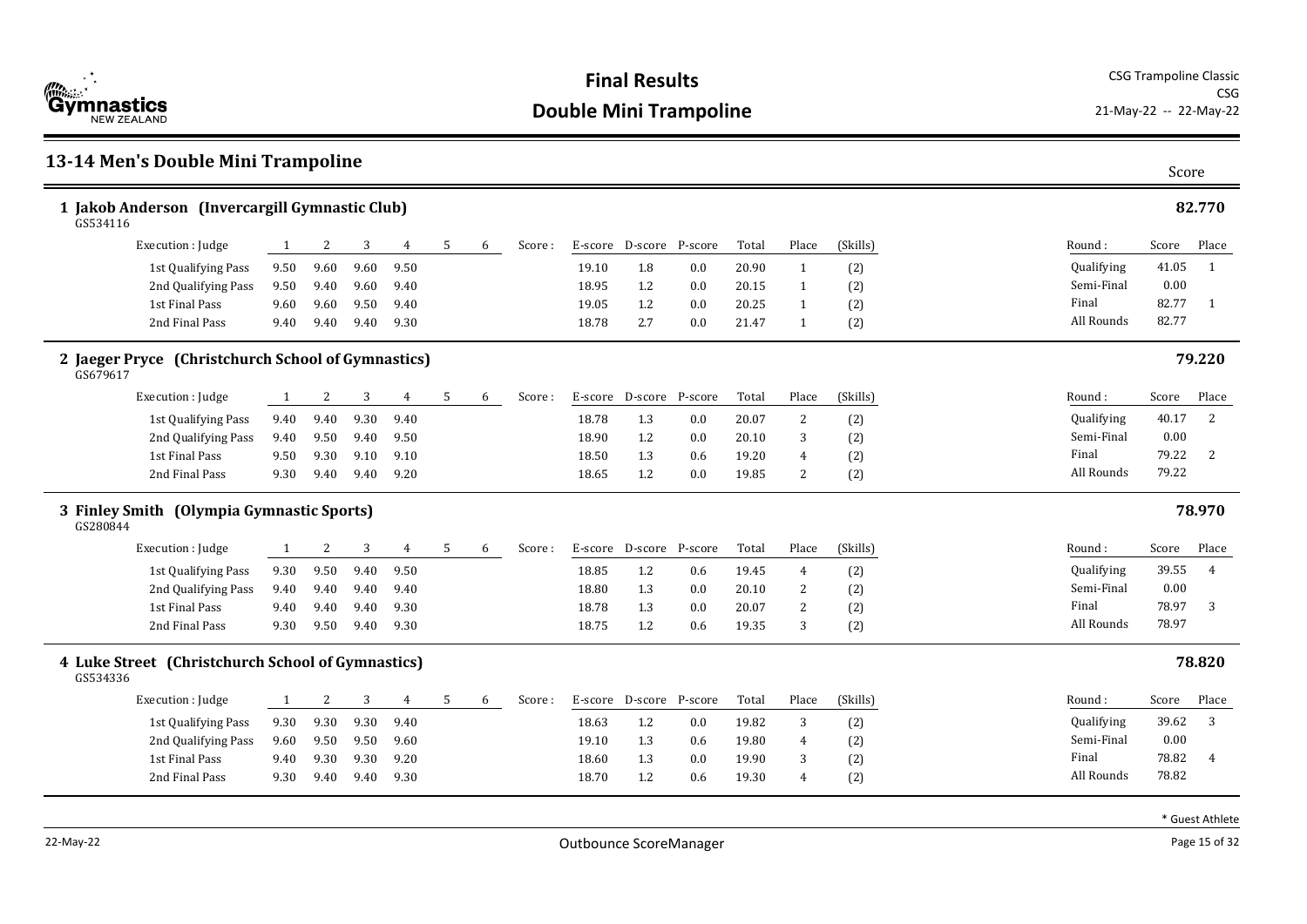

CSG<br>21-May-22 -- 22-May-22

## **13-14 Men's Double Mini Trampoline** Score

| <b>Judging Panels:</b>  |                           |                  |                       |
|-------------------------|---------------------------|------------------|-----------------------|
| <b>Qualifying Round</b> |                           | Semi-Final Round | <b>Final Round</b>    |
| Chair of Panel          | Alex Withers (CSG)        |                  | Chair of Panel        |
| Execution Judge 1       | Alex Withers (CSG)        |                  | <b>Execution Judg</b> |
| Execution Judge 2       | Cleo Pearce (CSG)         |                  | <b>Execution Judg</b> |
| Execution Judge 3       | Maddie Davidson (Olympia) |                  | <b>Execution Judg</b> |
| Execution Judge 4       | Ilonka Buwalda (ICE)      |                  | <b>Execution Judg</b> |

Difficulty Judge 1 Jess Thompson (Dunedin)

Chair of Panel Alex Withers (CSG) Execution Judge 1 Alex Withers (CSG) Execution Judge 2 Cleo Pearce (CSG) Execution Judge 3 Maddie Davidson (Olympia) Execution Judge 4 Ilonka Buwalda (ICE) Difficulty Judge 1 Jess Thompson (Dunedin)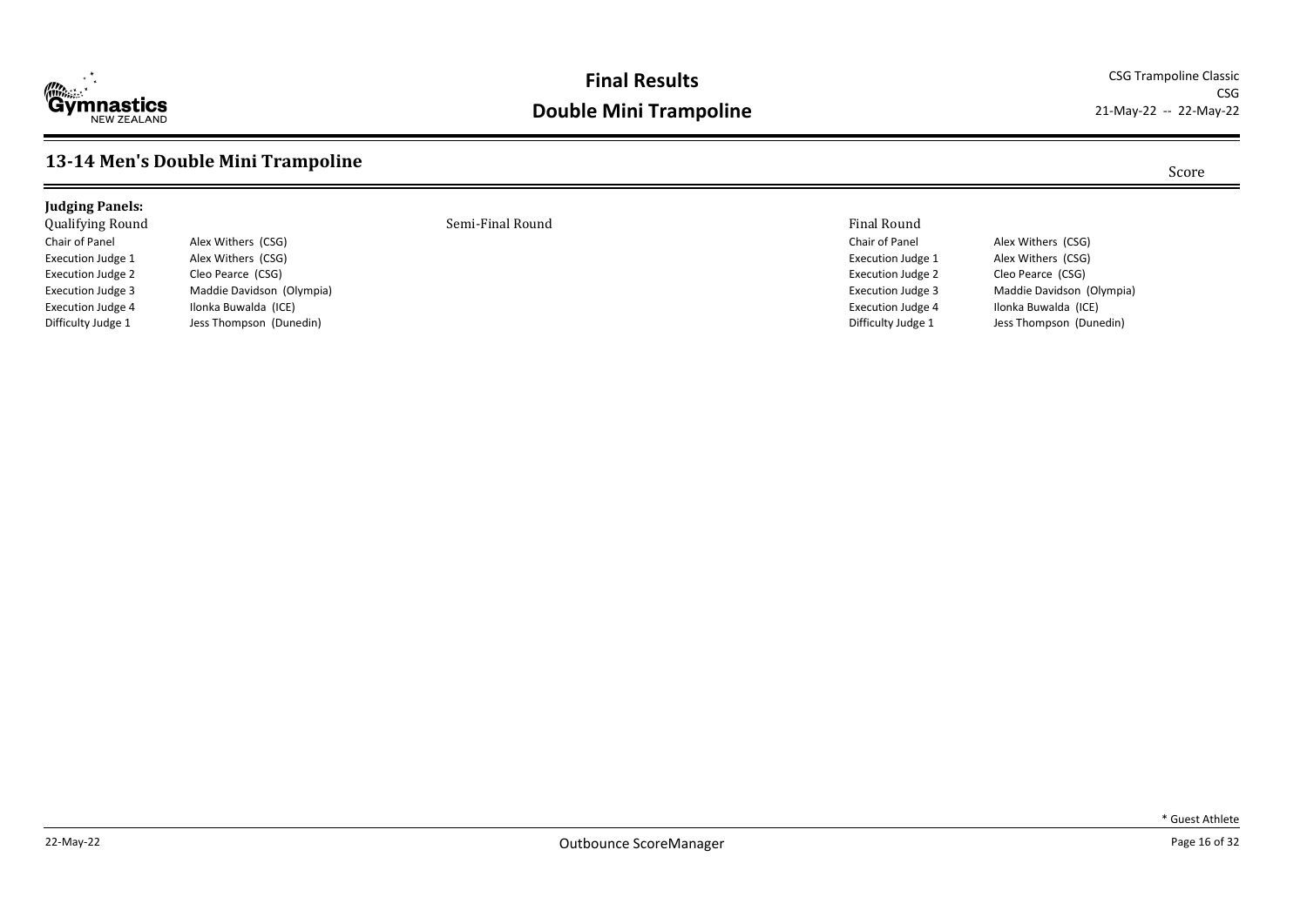

| 13-14 Women's Double Mini Trampoline                            |      |      |      |      |   |   |        |         |                 |                 |       |                |          |            | Score |                |
|-----------------------------------------------------------------|------|------|------|------|---|---|--------|---------|-----------------|-----------------|-------|----------------|----------|------------|-------|----------------|
| 1 Anya Crocker (Olympia Gymnastic Sports)<br>GS209538           |      |      |      |      |   |   |        |         |                 |                 |       |                |          |            |       | 81.060         |
| Execution : Judge                                               | 1    | 2    | 3    | 4    | 5 | 6 | Score: | E-score | D-score         | P-score         | Total | Place          | (Skills) | Round:     | Score | Place          |
| 1st Qualifying Pass                                             | 9.60 | 9.50 | 9.50 | 9.50 |   |   |        | 19.03   | 1.2             | 0.0             | 20.22 | 3              | (2)      | Qualifying | 40.49 | 2              |
| 2nd Qualifying Pass                                             | 9.50 | 9.50 | 9.40 | 9.50 |   |   |        | 18.98   | 1.3             | 0.0             | 20.27 | 2              | (2)      | Semi-Final | 0.00  |                |
| 1st Final Pass                                                  | 9.70 | 9.70 | 9.60 | 9.50 |   |   |        | 19.25   | 1.3             | 0.0             | 20.55 | $\mathbf{1}$   | (2)      | Final      | 81.06 | -1             |
| 2nd Final Pass                                                  | 9.40 | 9.50 | 9.40 | 9.40 |   |   |        | 18.83   | 1.2             | 0.0             | 20.02 | $\overline{2}$ | (2)      | All Rounds | 81.06 |                |
| 2 Grace Smith (Olympia Gymnastic Sports)<br>GS542307            |      |      |      |      |   |   |        |         |                 |                 |       |                |          |            |       | 80.960         |
| Execution : Judge                                               | 1    | 2    | 3    | 4    | 5 | 6 | Score: | E-score | D-score P-score |                 | Total | Place          | (Skills) | Round:     | Score | Place          |
| 1st Qualifying Pass                                             | 9.50 | 9.40 | 9.50 | 9.60 |   |   |        | 19.00   | 1.3             | 0.0             | 20.30 | $\overline{c}$ | (2)      | Qualifying | 40.37 | 3              |
| 2nd Qualifying Pass                                             | 9.40 | 9.40 | 9.30 | 9.40 |   |   |        | 18.78   | 1.3             | 0.0             | 20.07 | 3              | (2)      | Semi-Final | 0.00  |                |
| 1st Final Pass                                                  | 9.50 | 9.60 | 9.50 | 9.50 |   |   |        | 19.03   | 1.2             | 0.0             | 20.22 | 3              | (2)      | Final      | 80.96 | 2              |
| 2nd Final Pass                                                  | 9.50 | 9.50 | 9.40 | 9.50 |   |   |        | 18.98   | 1.4             | 0.0             | 20.37 | 1              | (2)      | All Rounds | 80.96 |                |
| 3 Veronica Stan (Christchurch School of Gymnastics)<br>GS291251 |      |      |      |      |   |   |        |         |                 |                 |       |                |          |            |       | 80.550         |
| Execution : Judge                                               | 1    | 2    | 3    | 4    | 5 | 6 | Score: | E-score | D-score         | P-score         | Total | Place          | (Skills) | Round:     | Score | Place          |
| 1st Qualifying Pass                                             | 9.50 | 9.50 | 9.50 | 9.50 |   |   |        | 19.00   | 2.7             | 0.0             | 21.70 | $\mathbf{1}$   | (2)      | Qualifying | 42.05 | $\overline{1}$ |
| 2nd Qualifying Pass                                             | 9.70 | 9.60 | 9.50 | 9.50 |   |   |        | 19.15   | 1.8             | 0.6             | 20.35 | 1              | (2)      | Semi-Final | 0.00  |                |
| 1st Final Pass                                                  | 9.60 | 9.60 | 9.50 | 9.50 |   |   |        | 19.10   | 1.3             | 0.0             | 20.40 | 2              | (2)      | Final      | 80.55 | 3              |
| 2nd Final Pass                                                  | 8.70 | 8.70 | 8.70 | 8.70 |   |   |        | 17.40   | 0.7             | 0.0             | 18.10 | 7              | (2)      | All Rounds | 80.55 |                |
| 4 Meg Wright (Olympia Gymnastic Sports)<br>GS554206             |      |      |      |      |   |   |        |         |                 |                 |       |                |          |            |       | 79.320         |
| Execution : Judge                                               | 1    | 2    | 3    | 4    | 5 | 6 | Score: | E-score |                 | D-score P-score | Total | Place          | (Skills) | Round:     | Score | Place          |
| 1st Qualifying Pass                                             | 9.80 | 9.70 | 9.70 | 9.70 |   |   |        | 19.43   | 0.7             | 0.0             | 20.12 | 4              | (2)      | Qualifying | 40.02 | 4              |
| 2nd Qualifying Pass                                             | 9.70 | 9.40 | 9.70 | 9.60 |   |   |        | 19.20   | 0.7             | 0.0             | 19.90 | 5              | (2)      | Semi-Final | 0.00  |                |
| 1st Final Pass                                                  | 9.70 | 9.50 | 9.60 | 9.80 |   |   |        | 19.30   | 0.7             | 0.0             | 20.00 | 4              | (2)      | Final      | 79.32 | 4              |
| 2nd Final Pass                                                  | 9.70 | 9.60 | 9.50 | 9.60 |   |   |        | 19.20   | 0.7             | 0.6             | 19.30 | 5              | (2)      | All Rounds | 79.32 |                |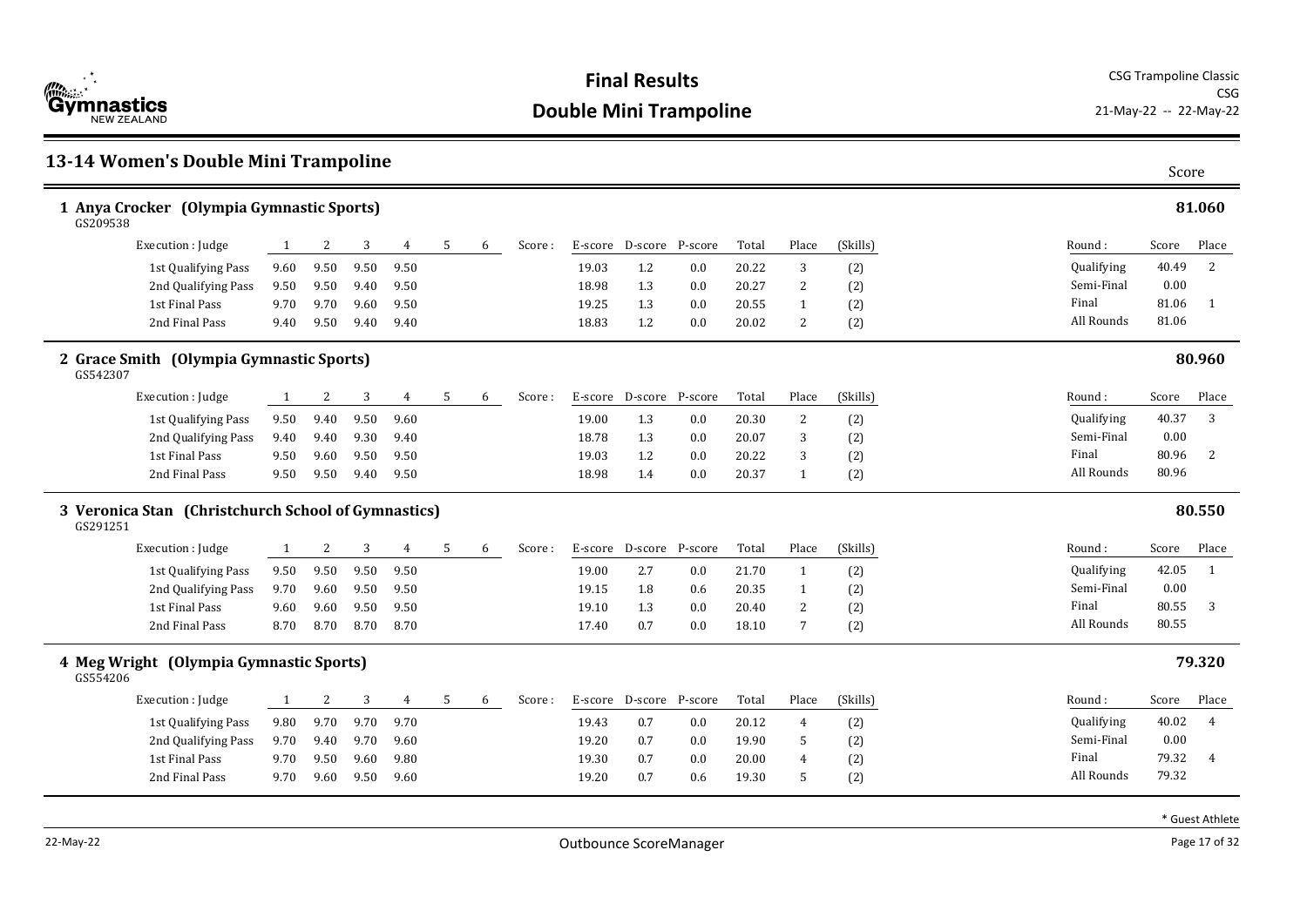

| 13-14 Women's Double Mini Trampoline                    |              |      |      |      |      |      |        |         |                         |                 |       |       |          |            | Score |                 |
|---------------------------------------------------------|--------------|------|------|------|------|------|--------|---------|-------------------------|-----------------|-------|-------|----------|------------|-------|-----------------|
| 5 Zara Whitehead (Olympia Gymnastic Sports)<br>GS169075 |              |      |      |      |      |      |        |         |                         |                 |       |       |          |            |       | 78.550          |
| Execution : Judge                                       | 1            | 2    | 3    | 4    | 5    | 6    | Score: |         | E-score D-score         | P-score         | Total | Place | (Skills) | Round:     | Score | Place           |
| 1st Qualifying Pass                                     | 9.30         | 9.50 | 9.40 | 9.40 |      |      |        | 18.80   | 1.2                     | 0.6             | 19.40 | 11    | (2)      | Qualifying | 39.15 | 8               |
| 2nd Qualifying Pass                                     | 9.10         | 9.10 | 9.20 | 9.30 |      |      |        | 18.35   | 1.4                     | 0.0             | 19.75 | 8     | (2)      | Semi-Final | 0.00  |                 |
| 1st Final Pass                                          | 9.40         | 9.30 | 9.30 | 9.20 |      |      |        | 18.60   | 1.3                     | 0.2             | 19.70 | 6     | (2)      | Final      | 78.55 | -5              |
| 2nd Final Pass                                          | 9.40         | 9.30 | 9.30 | 9.20 |      |      |        | 18.60   | 1.3                     | 0.2             | 19.70 | 3     | (2)      | All Rounds | 78.55 |                 |
| 6 Bronny Wilson (Dunedin Trampoline Sports)<br>GS690659 |              |      |      |      |      |      |        |         |                         |                 |       |       |          |            |       | 78.420          |
| Execution : Judge                                       | <sup>1</sup> | 2    | 3    | 4    | 5    | 6    | Score: | E-score | D-score                 | P-score         | Total | Place | (Skills) | Round:     | Score | Place           |
| 1st Qualifying Pass                                     | 9.10         | 9.00 | 9.20 | 9.10 |      |      |        | 18.20   | 1.3                     | 0.0             | 19.50 | 9     | (2)      | Qualifying | 39.32 | $7\overline{ }$ |
| 2nd Qualifying Pass                                     | 9.30         | 9.30 | 9.40 | 9.30 |      |      |        | 18.63   | 1.2                     | 0.0             | 19.82 | 7     | (2)      | Semi-Final | 0.00  |                 |
| 1st Final Pass                                          | 9.40         | 9.50 | 9.30 | 9.20 |      |      |        | 18.70   | 1.1                     | 0.0             | 19.80 | 5     | (2)      | Final      | 78.42 | 6               |
| 2nd Final Pass                                          | 9.50         | 9.40 | 9.30 | 9.40 |      |      |        | 18.80   | 1.1                     | 0.6             | 19.30 | 4     | (2)      | All Rounds | 78.42 |                 |
| 7 Emma Armour (Dynamic Gymnastic Sports)<br>GS656709    |              |      |      |      |      |      |        |         |                         |                 |       |       |          |            |       | 75.320          |
| Execution : Judge                                       | 1            | 2    | 3    | 4    | 5    | 6    | Score: | E-score |                         | D-score P-score | Total | Place | (Skills) | Round:     | Score | Place           |
| 1st Qualifying Pass                                     | 9.60         | 9.40 | 9.50 | 9.60 |      |      |        | 19.05   | 0.8                     | 0.0             | 19.85 | 6     | (2)      | Qualifying | 39.80 | 5               |
| 2nd Qualifying Pass                                     | 9.30         | 9.30 | 9.30 | 9.50 |      |      |        | 18.65   | 1.3                     | 0.0             | 19.95 | 4     | (2)      | Semi-Final | 0.00  |                 |
| 1st Final Pass                                          | 8.30         | 8.10 | 8.40 | 8.40 |      |      |        | 16.60   | 0.9                     | 0.6             | 16.90 | 8     | (2)      | Final      | 75.32 | 7               |
| 2nd Final Pass                                          | 8.90         | 8.80 | 8.90 | 9.10 |      |      |        | 17.83   | 1.0                     | 0.2             | 18.62 | 6     | (2)      | All Rounds | 75.32 |                 |
| 8 Lenni Miller (Aspiring Gymsports)                     |              |      |      |      |      |      |        |         |                         |                 |       |       |          |            |       | 59.170          |
| Execution : Judge                                       | 1            | 2    | 3    | 4    | 5    | 6    | Score: |         | E-score D-score P-score |                 | Total | Place | (Skills) | Round:     | Score | Place           |
| 1st Qualifying Pass                                     | 9.30         | 9.30 | 9.30 | 9.30 |      |      |        | 18.60   | 1.2                     | 0.0             | 19.80 | 7     | (2)      | Qualifying | 39.67 | 6               |
| 2nd Qualifying Pass                                     | 9.30         | 9.30 | 9.10 | 9.40 |      |      |        | 18.58   | 1.3                     | 0.0             | 19.87 | 6     | (2)      | Semi-Final | 0.00  |                 |
| 1st Final Pass                                          | 9.10         | 9.10 | 9.20 | 9.20 |      |      |        | 18.30   | 1.2                     | 0.0             | 19.50 | 7     | (2)      | Final      | 59.17 | 8               |
| 2nd Final Pass                                          | 0.00         | 0.00 | 0.00 | 0.00 | 0.00 | 0.00 |        | 0.00    | 0.0                     | 0.0             | 0.00  | 8     | (0)      | All Rounds | 59.17 |                 |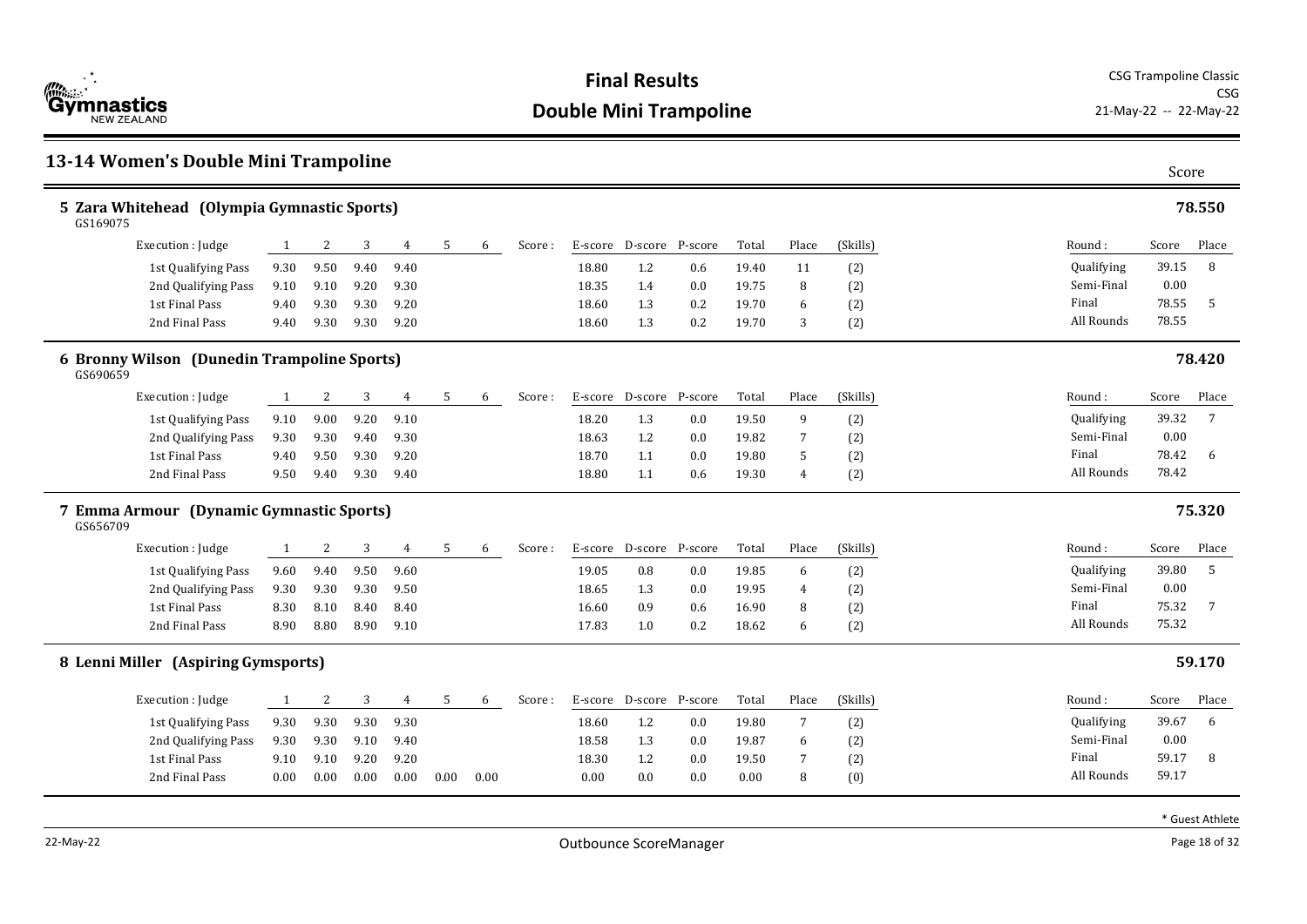

### **13-14 Women's Double Mini Trampoline** Score **9 Katelyn Key (Invercargill Gymnastic Club) 39.000** Round : Qualifying Semi-Final Final All Rounds Score Place 39.00 9 0.00 0.00 GS236200 39.00 Execution : Iudge 1 2 3 4 5 6 Score : E-score D-score P-score Total Place (Skills) 1st Qualifying Pass 9.30 9.30 9.50 9.50 18.80 1.2 0.0 20.00 5 (2) 2nd Qualifying Pass 8.90 8.80 8.90 8.80 17.70 1.3 0.0 19.00 13 (2) 1st Final Pass 0.00 0.0 0.0 0.00 9 (2) 2nd Final Pass 0.00 0.0 0.0 0.00 8 (2) **10 Ella Neylon (Invercargill Gymnastic Club) 38.900** Round : Qualifying Semi-Final Final All Rounds Score Place 38.90 10 0.00 0.00 GS545413 38.90 Execution : Judge 1 2 3 4 5 6 Score : E-score D-score P-score Total Place (Skills) 1st Qualifying Pass 9.40 9.30 9.10 9.20 18.50 1.3 0.6 19.20 12 (2) 2nd Qualifying Pass 9.20 9.30 9.30 9.20 18.50 1.2 0.0 19.70 9 (2) 1st Final Pass 0.00 0.0 0.0 0.00 9 (2) 2nd Final Pass 0.00 0.0 0.0 0.00 8 (2) **11 Sarah Reeve (Dynamic Gymnastic Sports) 38.520** Round : Qualifying Semi-Final Final All Rounds Score Place 38.52 11 0.00 0.00 GS584675 38.52 Execution : Judge 1 2 3 4 5 6 Score : E-score D-score P-score Total Place (Skills) 1st Qualifying Pass 9.30 9.50 9.40 9.30 18.75 0.7 0.0 19.45 10 (2) 2nd Qualifying Pass 9.10 9.20 9.20 9.20 18.38 0.7 0.0 19.07 12 (2) 1st Final Pass 0.00 0.0 0.0 0.00 9 (2) 2nd Final Pass 0.00 0.0 0.0 0.00 8 (2) **12 Piper Carson-Wolfe (Aspiring Gymsports) 38.250** Round : Qualifying Semi-Final Final All Rounds Score Place 38.25 12 0.00 0.00 38.25 Execution : Iudge 1 2 3 4 5 6 Score : E-score D-score P-score Total Place (Skills) 1st Qualifying Pass 9.20 9.10 9.10 9.30 18.35 1.2 0.6 18.95 13 (2) 2nd Qualifying Pass 9.20 9.40 9.20 9.40 18.60 1.3 0.6 19.30 11 (2) 1st Final Pass 0.00 0.0 0.0 0.00 9 (2) 2nd Final Pass 0.00 0.0 0.0 0.00 8 (2)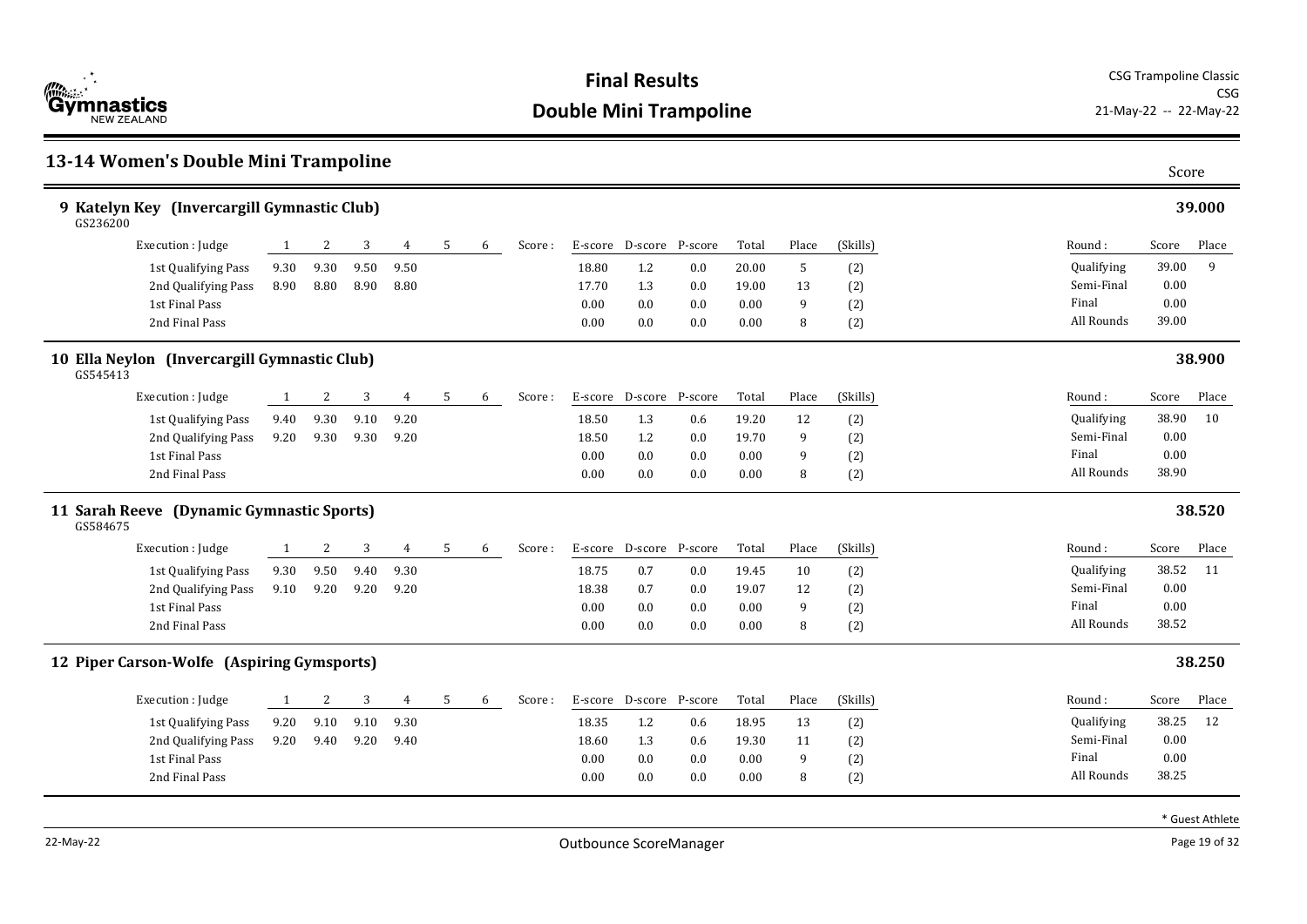

|                                                        | 13-14 Women's Double Mini Trampoline              |                |          |          |      |      |      |        |         |                 |         |       |       |          |           |            | Score |        |
|--------------------------------------------------------|---------------------------------------------------|----------------|----------|----------|------|------|------|--------|---------|-----------------|---------|-------|-------|----------|-----------|------------|-------|--------|
| 13 Addison Judd (Dynamic Gymnastic Sports)<br>GS584671 |                                                   |                |          |          |      |      |      |        |         |                 |         |       |       | 37.970   |           |            |       |        |
|                                                        | Execution : Judge                                 | 1              | 2        | 3        | 4    | 5    | 6    | Score: |         | E-score D-score | P-score | Total | Place | (Skills) |           | Round:     | Score | Place  |
|                                                        | 1st Qualifying Pass                               | 8.90           | 8.90     | 9.00     | 8.90 |      |      |        | 17.83   | 0.7             | 0.0     | 18.52 | 14    | (2)      |           | Qualifying | 37.97 | 13     |
|                                                        | 2nd Qualifying Pass                               | 9.20           | 9.40     | 9.40     | 9.40 |      |      |        | 18.75   | 0.7             | 0.0     | 19.45 | 10    | (2)      |           | Semi-Final | 0.00  |        |
|                                                        | 1st Final Pass                                    |                |          |          |      |      |      |        | 0.00    | 0.0             | 0.0     | 0.00  | 9     | (2)      |           | Final      | 0.00  |        |
|                                                        | 2nd Final Pass                                    |                |          |          |      |      |      |        | 0.00    | 0.0             | 0.0     | 0.00  | 8     | (2)      |           | All Rounds | 37.97 |        |
| GS595912                                               | 14 Finleigh Glanville (Dynamic Gymnastic Sports)  |                |          |          |      |      |      |        |         |                 |         |       |       |          |           |            |       | 19.800 |
|                                                        | Execution : Judge                                 | -1             | 2        | 3        | 4    | 5    | 6    | Score: |         | E-score D-score | P-score | Total | Place | (Skills) |           | Round:     | Score | Place  |
|                                                        | 1st Qualifying Pass                               | 9.30           | 9.20     | 9.40     | 9.50 |      |      |        | 18.70   | 1.1             | 0.0     | 19.80 | 8     | (2)      |           | Qualifying | 19.80 | 14     |
|                                                        | 2nd Qualifying Pass                               | 0.00           | $0.00\,$ | $0.00\,$ | 0.00 | 0.00 | 0.00 |        | 0.00    | 0.0             | 0.0     | 0.00  | 14    | (0)      |           | Semi-Final | 0.00  |        |
|                                                        | 1st Final Pass                                    |                |          |          |      |      |      |        | 0.00    | 0.0             | 0.0     | 0.00  | 9     | (2)      |           | Final      | 0.00  |        |
|                                                        | 2nd Final Pass                                    |                |          |          |      |      |      |        | 0.00    | 0.0             | 0.0     | 0.00  | 8     | (2)      |           | All Rounds | 19.80 |        |
| GS592526                                               | 15 Phoenix Johnson (ICE Trampoline and Tumbling)  |                |          |          |      |      |      |        |         |                 |         |       |       |          | Withdrawn |            |       | 0.000  |
|                                                        | Execution : Judge                                 | 1              | 2        | 3        | 4    | 5    | 6    | Score: | E-score | D-score         | P-score | Total | Place | (Skills) |           | Round:     | Score | Place  |
|                                                        | 1st Qualifying Pass                               |                |          |          |      |      |      |        | 0.00    | 0.0             | 0.0     | 0.00  | 15    | (2)      |           | Qualifying | 0.00  | 15     |
|                                                        | 2nd Qualifying Pass                               |                |          |          |      |      |      |        | 0.00    | 0.0             | 0.0     | 0.00  | 14    | (2)      |           | Semi-Final | 0.00  |        |
|                                                        | 1st Final Pass                                    |                |          |          |      |      |      |        | 0.00    | 0.0             | 0.0     | 0.00  | 9     | (2)      |           | Final      | 0.00  |        |
|                                                        | 2nd Final Pass                                    |                |          |          |      |      |      |        | 0.00    | 0.0             | 0.0     | 0.00  | 8     | (2)      |           | All Rounds | 0.00  |        |
| GS242632                                               | 15 Layla-Leigh Johnson (Olympia Gymnastic Sports) |                |          |          |      |      |      |        |         |                 |         |       |       |          | Withdrawn |            |       | 0.000  |
|                                                        | Execution : Judge                                 | $\overline{1}$ | 2        | 3        | 4    | 5    | 6    | Score: |         | E-score D-score | P-score | Total | Place | (Skills) |           | Round:     | Score | Place  |
|                                                        | 1st Qualifying Pass                               |                |          |          |      |      |      |        | 0.00    | 0.0             | 0.0     | 0.00  | 15    | (2)      |           | Qualifying | 0.00  | 15     |
|                                                        | 2nd Qualifying Pass                               |                |          |          |      |      |      |        | 0.00    | 0.0             | 0.0     | 0.00  | 14    | (2)      |           | Semi-Final | 0.00  |        |
|                                                        | 1st Final Pass                                    |                |          |          |      |      |      |        | 0.00    | 0.0             | 0.0     | 0.00  | 9     | (2)      |           | Final      | 0.00  |        |
|                                                        | 2nd Final Pass                                    |                |          |          |      |      |      |        | 0.00    | 0.0             | 0.0     | 0.00  | 8     | (2)      |           | All Rounds | 0.00  |        |
|                                                        |                                                   |                |          |          |      |      |      |        |         |                 |         |       |       |          |           |            |       |        |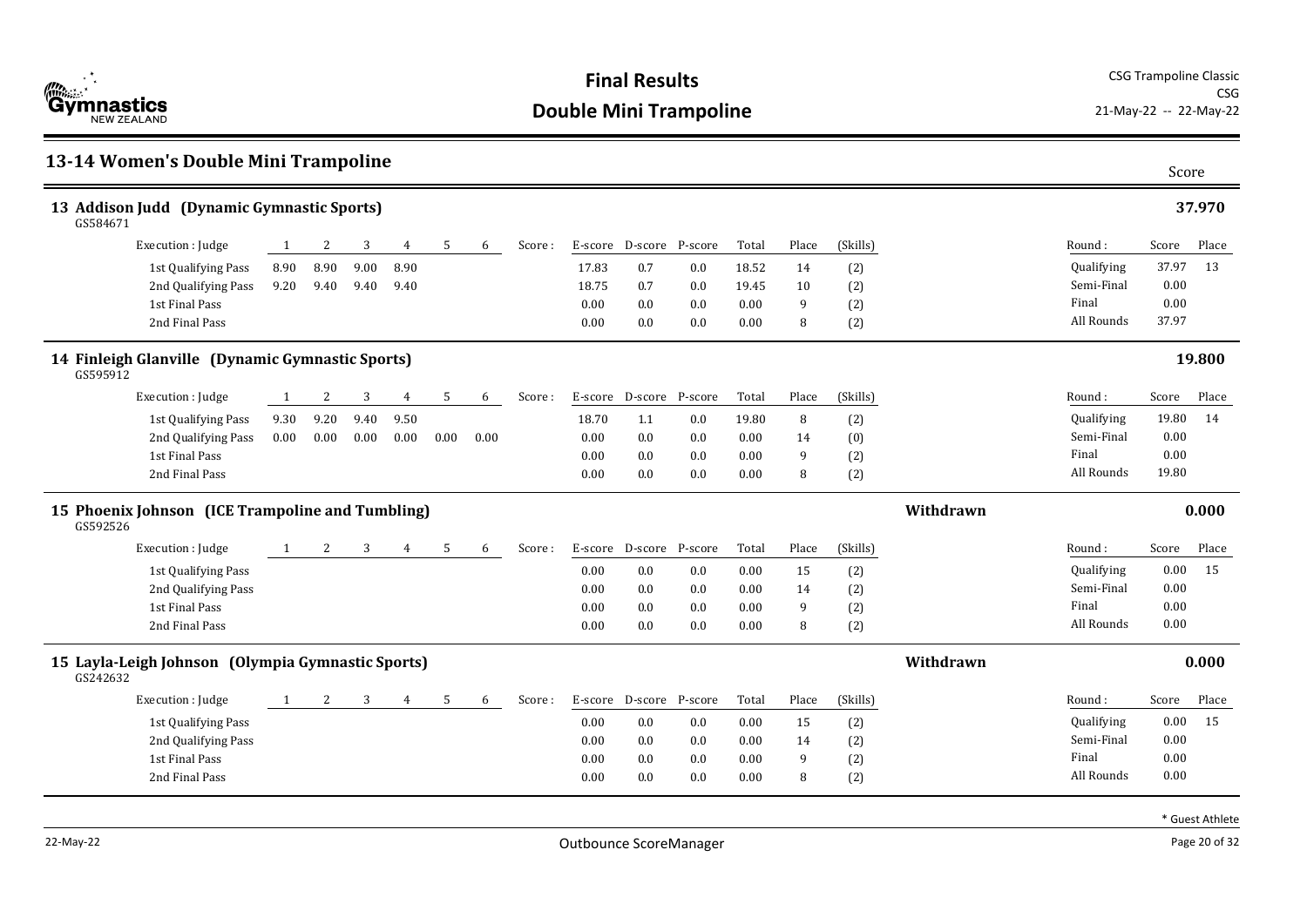

CSG<br>21-May-22 -- 22-May-22

## **13-14 Women's Double Mini Trampoline** Score

| 15 Zoe Nicholson (Aspiring Gymsports) |  |  |  |         |         |     |                 |       |       |          | Withdrawn |                   |          | 0.000 |
|---------------------------------------|--|--|--|---------|---------|-----|-----------------|-------|-------|----------|-----------|-------------------|----------|-------|
| Execution : Judge                     |  |  |  | Score : | E-score |     | D-score P-score | Total | Place | (Skills) |           | Round:            | Score    | Place |
| 1st Qualifying Pass                   |  |  |  |         | 0.00    | 0.0 | 0.0             | 0.00  | 15    | (2)      |           | <b>Qualifying</b> | $0.00\,$ | 15    |
| 2nd Qualifying Pass                   |  |  |  |         | 0.00    | 0.0 | 0.0             | 0.00  | 14    | (2)      |           | Semi-Final        | $0.00\,$ |       |
| 1st Final Pass                        |  |  |  |         | 0.00    | 0.0 | 0.0             | 0.00  |       | (2)      |           | Final             | 0.00     |       |
| 2nd Final Pass                        |  |  |  |         | 0.00    | 0.0 | 0.0             | 0.00  |       | (2)      |           | All Rounds        | 0.00     |       |

## **Judging Panels:**<br>Oualifying Round

| vuuniving nounu          |                           |
|--------------------------|---------------------------|
| Chair of Panel           | Alex Withers (CSG)        |
| <b>Execution Judge 1</b> | Alex Withers (CSG)        |
| <b>Execution Judge 2</b> | Cleo Pearce (CSG)         |
| <b>Execution Judge 3</b> | Maddie Davidson (Olympia) |
| <b>Execution Judge 4</b> | Ilonka Buwalda (ICE)      |
| Difficulty Judge 1       | Jess Thompson (Dunedin)   |

### Semi-Final Round **Semi-Final Round** Final Round

| гшаг кошц                |                           |
|--------------------------|---------------------------|
| Chair of Panel           | Alex Withers (CSG)        |
| <b>Execution Judge 1</b> | Alex Withers (CSG)        |
| <b>Execution Judge 2</b> | Cleo Pearce (CSG)         |
| <b>Execution Judge 3</b> | Maddie Davidson (Olympia) |
| <b>Execution Judge 4</b> | Ilonka Buwalda (ICE)      |
| Difficulty Judge 1       | Jess Thompson (Dunedin)   |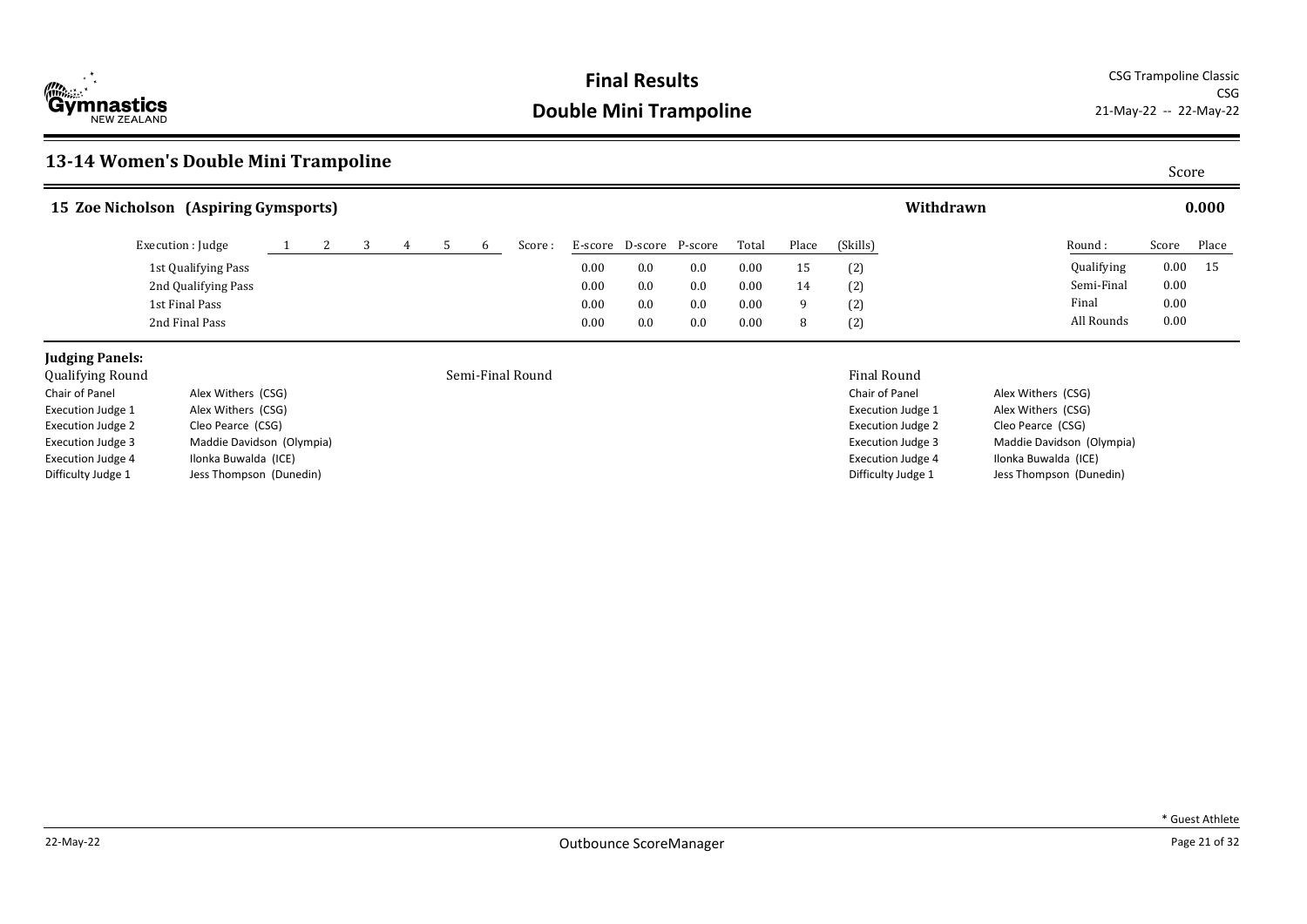

### **11-12 Men's Double Mini Trampoline** Score **1 Harrison Patrick (Christchurch School of Gymnastics) 77.590** Round : Qualifying Semi-Final Final All Rounds Score Place 39.22 1 0.00 77.59 1 GS665048 77.59 Execution : Judge 1 2 3 4 5 6 Score : E-score D-score P-score Total Place (Skills) 1st Qualifying Pass 9.50 9.40 9.50 9.30 18.85 0.7 0.0 19.55 1 (2) 2nd Oualifying Pass 9.50 9.50 9.50 9.40 18.98 0.7 0.0 19.67 1 (2) 1st Final Pass 9.10 9.00 9.10 9.10 10 18.18 0.8 0.0 18.97 2 (2) 2nd Final Pass 9.50 9.30 9.40 9.40 1 20 18.80 0.6 0.0 19.40 1 (2) **2 Flynn McCallum (Invercargill Gymnastic Club) 77.200** Round : Qualifying Semi-Final Final All Rounds Score Place 38.20 2 0.00 77.20 2 GS606511 77.20 Execution : Judge 1 2 3 4 5 6 Score : E-score D-score P-score Total Place (Skills) 1st Qualifying Pass 9.50 9.20 9.30 9.20 18.60 0.7 0.0 19.30 2 (2) 2nd Qualifying Pass 9.20 9.10 9.10 9.00 18.20 0.7 0.0 18.90 3 (2) 1st Final Pass 9.70 9.20 9.20 9.10 18.50 1.2 0.0 19.70 1 (2) 2nd Final Pass 9.50 9.40 9.50 9.40 18.90 0.4 0.0 19.30 2 (2) **3 Harry Forgues (ICE Trampoline and Tumbling) 75.820** Round : Qualifying Semi-Final Final All Rounds Score Place 37.90 3 0.00 75.82 3 GS653353 75.82 Execution : Judge 1 2 3 4 5 6 Score : E-score D-score P-score Total Place (Skills) 1st Qualifying Pass  $9.60$   $9.40$   $9.50$   $9.40$   $18.95$   $0.0$   $0.0$   $18.95$   $3$   $(2)$ 2nd Qualifying Pass 9.60 9.40 9.50 9.40 18.95 0.0 0.0 18.95 2 (2) 1st Final Pass 9.20 9.10 9.10 9.10 18.23 0.5 0.0 18.72 3 (2) 2nd Final Pass 9.50 9.30 9.10 9.30 18.60 0.6 0.0 19.20 3 (2) **4 Angus Wisely (Invercargill Gymnastic Club) 70.250** Round : Qualifying Semi-Final Final All Rounds Score Place 36.20 4 0.00 70.25 4 GS542569 70.25 Execution : Iudge 1 2 3 4 5 6 Score : E-score D-score P-score Total Place (Skills) 1st Qualifying Pass 9.10 9.20 9.10 9.20 18.30 0.7 0.6 18.40 4 (2) 2nd Qualifying Pass 8.90 8.90 8.70 8.70 17.60 0.8 0.6 17.80 4 (2) 1st Final Pass 8.10 8.30 8.10 8.20 16.35 0.5 0.6 16.25 4 (2) 2nd Final Pass 8.60 8.60 8.60 8.60 17.20 0.6 0.0 17.80 4 (1)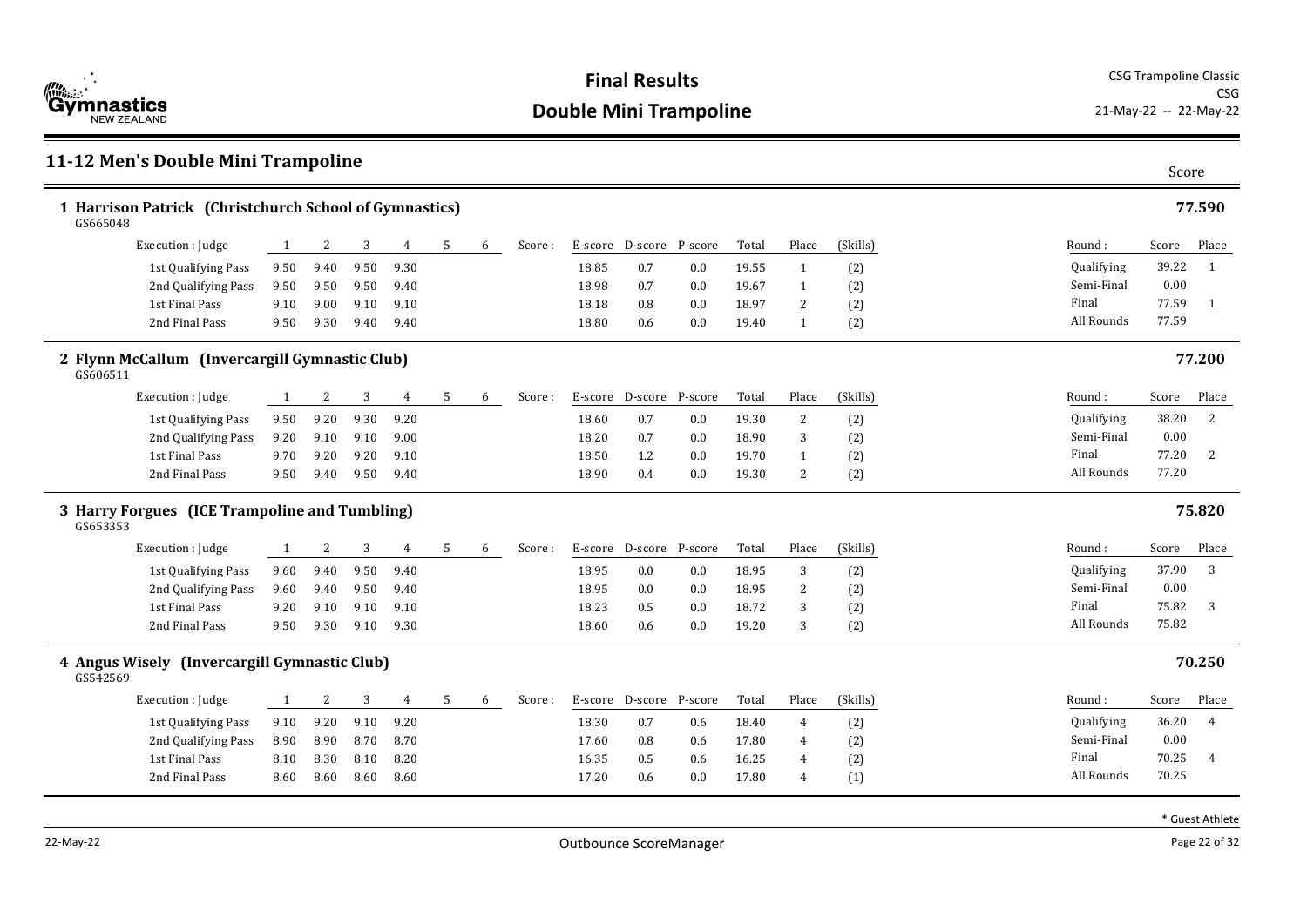

CSG<br>21-May-22 -- 22-May-22

## **11-12 Men's Double Mini Trampoline** Score

| 5 Jett Buwalda (ICE Trampoline and Tumbling)<br>GS653351 |  |  |  |         |         |         |         |       |       |          | Withdrawn |                   |       | 0.000 |
|----------------------------------------------------------|--|--|--|---------|---------|---------|---------|-------|-------|----------|-----------|-------------------|-------|-------|
| Execution : Judge                                        |  |  |  | Score : | E-score | D-score | P-score | Total | Place | (Skills) |           | Round:            | Score | Place |
| 1st Qualifying Pass                                      |  |  |  |         | 0.00    | 0.0     | 0.0     | 0.00  |       | (2)      |           | <b>Qualifying</b> | 0.00  |       |
| 2nd Qualifying Pass                                      |  |  |  |         | 0.00    | 0.0     | 0.0     | 0.00  |       | (2)      |           | Semi-Final        | 0.00  |       |
| 1st Final Pass                                           |  |  |  |         | 0.00    | 0.0     | 0.0     | 0.00  |       | (2)      |           | Final             | 0.00  |       |
| 2nd Final Pass                                           |  |  |  |         | 0.00    | 0.0     | 0.0     | 0.00  |       | (2)      |           | All Rounds        | 0.00  |       |

## **Judging Panels:**<br>Qualifying Round

| Qualifying Round         |                            | Semi-Final Round | <b>Final Round</b>    |
|--------------------------|----------------------------|------------------|-----------------------|
| Chair of Panel           | Norma Merrick (Olympia)    |                  | Chair of Panel        |
| <b>Execution Judge 1</b> | Norma Merrick (Olympia)    |                  | <b>Execution Judg</b> |
| <b>Execution Judge 2</b> | Michelle Stanley (Dynamic) |                  | <b>Execution Judg</b> |
| <b>Execution Judge 3</b> | Cleo Pearce (CSG)          |                  | <b>Execution Judg</b> |
| <b>Execution Judge 4</b> | Grant Lucas (ICE)          |                  | <b>Execution Judg</b> |
| Difficulty Judge 1       | Alex Withers (CSG)         |                  | Difficulty Judg       |
|                          |                            |                  |                       |

Chair of Panel Norma Merrick (Olympia) Execution Judge 1 Norma Merrick (Olympia) Execution Judge 2 Michelle Stanley (Dynamic) Execution Judge 3 Cleo Pearce (CSG) Execution Judge 4 Grant Lucas (ICE) Difficulty Judge 1 Alex Withers (CSG)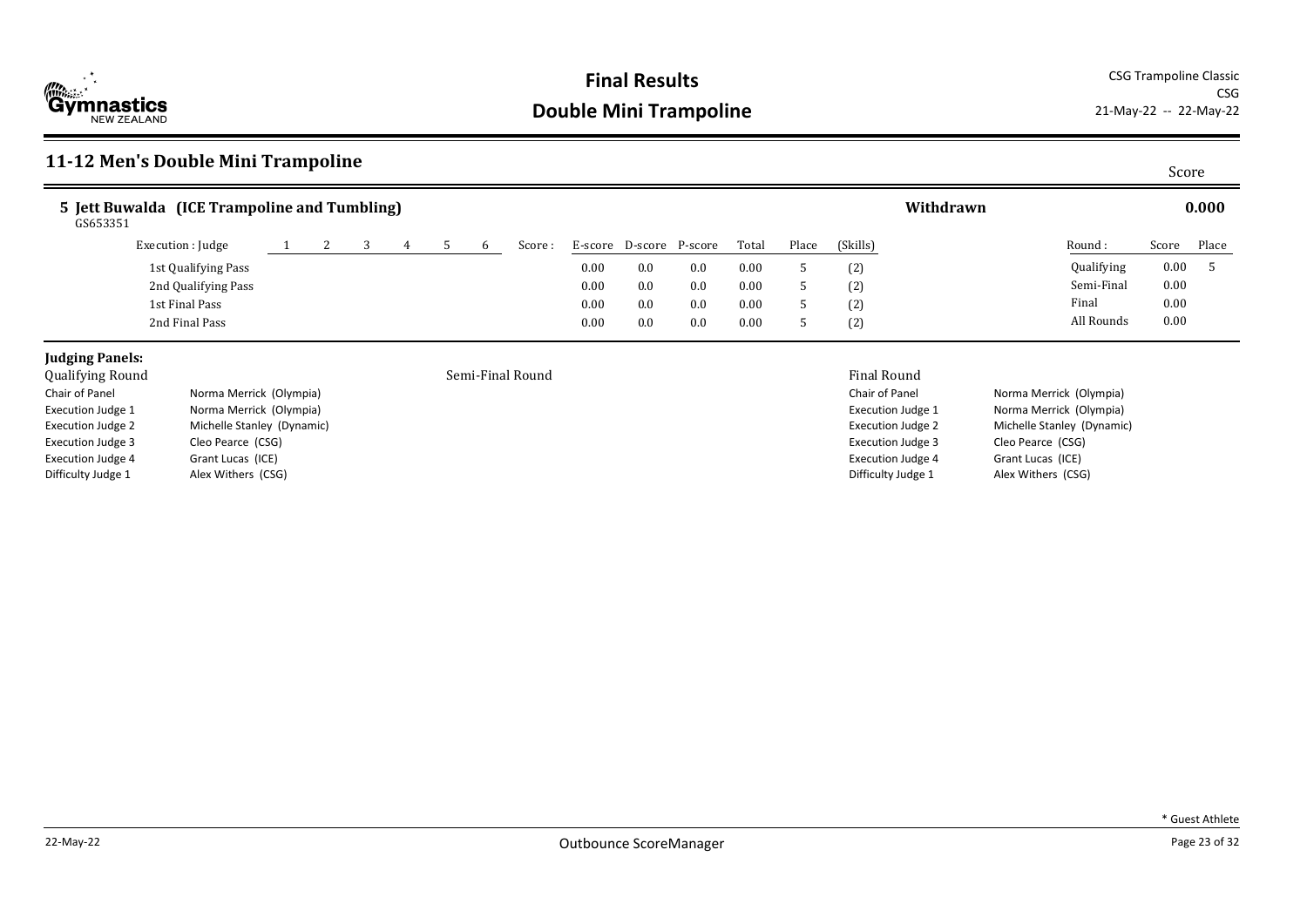

### **11-12 Women's Double Mini Trampoline** Score **1 Madison Sillifant (Christchurch School of Gymnastics) 79.450** Round : Qualifying Semi-Final Final All Rounds Score Place 39.75 1 0.00 79.45 1 GS561336 79.45 Execution : Judge 1 2 3 4 5 6 Score : E-score D-score P-score Total Place (Skills) 1st Qualifying Pass 9.30 9.50 9.30 9.60 18.85 1.2 0.0 20.05 1 (2) 2nd Oualifying Pass 9.20 9.40 9.10 9.10 10 18.40 1.3 0.0 19.70 2 (2) 1st Final Pass 9.50 9.50 9.40 18.85 1.3 0.0 20.15 2 (2) 2nd Final Pass 9.20 9.30 9.10 9.10 18.35 1.2 0.0 19.55 1 (2) **2 Emily Newell (Invercargill Gymnastic Club) 79.020** Round : Qualifying Semi-Final Final All Rounds Score Place 39.22 3 0.00 79.02 2 GS534449 79.02 Execution : Judge 1 2 3 4 5 6 Score : E-score D-score P-score Total Place (Skills) 1st Qualifying Pass 9.30 9.30 9.40 9.30 18.63 0.8 0.8 0.0 19.42 8 (2) 2nd Qualifying Pass 9.10 9.30 9.00 9.00 18.20 1.6 0.0 19.80 1 (2) 1st Final Pass 9.30 9.40 9.20 18.60 1.7 0.0 20.30 1 (2) 2nd Final Pass 9.30 9.50 9.40 9.40 18.80 0.7 0.0 19.50 2 (2) **3 Kirah Galbraith (ICE Trampoline and Tumbling) 78.220** Round : Qualifying Semi-Final Final All Rounds Score Place 39.57 2 0.00 78.22 3 GS653345 78.22 Execution : Judge 1 2 3 4 5 6 Score : E-score D-score P-score Total Place (Skills) 1st Qualifying Pass 9.60 9.60 9.50 9.60 19.18 0.7 0.0 19.87 2 (2) 2nd Qualifying Pass 9.20 9.40 9.10 9.30 18.50 1.2 0.0 19.70 3 (2) 1st Final Pass 9.40 9.40 9.30 9.30 18.70 0.7 0.0 19.40 5 (2) 2nd Final Pass 9.30 9.30 9.10 9.30 18.55 0.7 0.0 19.25 4 (2) **4 Naya Milnthorp (Christchurch School of Gymnastics) 77.520** Round : Qualifying Semi-Final Final All Rounds Score Place 38.72 5 0.00 77.52 4 GS267706 77.52 Execution : Iudge 1 2 3 4 5 6 Score : E-score D-score P-score Total Place (Skills) 1st Qualifying Pass 9.40 9.60 9.30 9.40 18.83 0.7 0.0 19.52 5 (2) 2nd Qualifying Pass 9.30 9.30 9.20 9.20 18.50 0.7 0.0 19.20 7 (2) 1st Final Pass 9.50 9.50 9.20 9.40 18.80 0.6 0.0 19.40 6 (2) 2nd Final Pass 9.30 9.40 9.20 9.30 18.60 0.8 0.0 19.40 3 (2)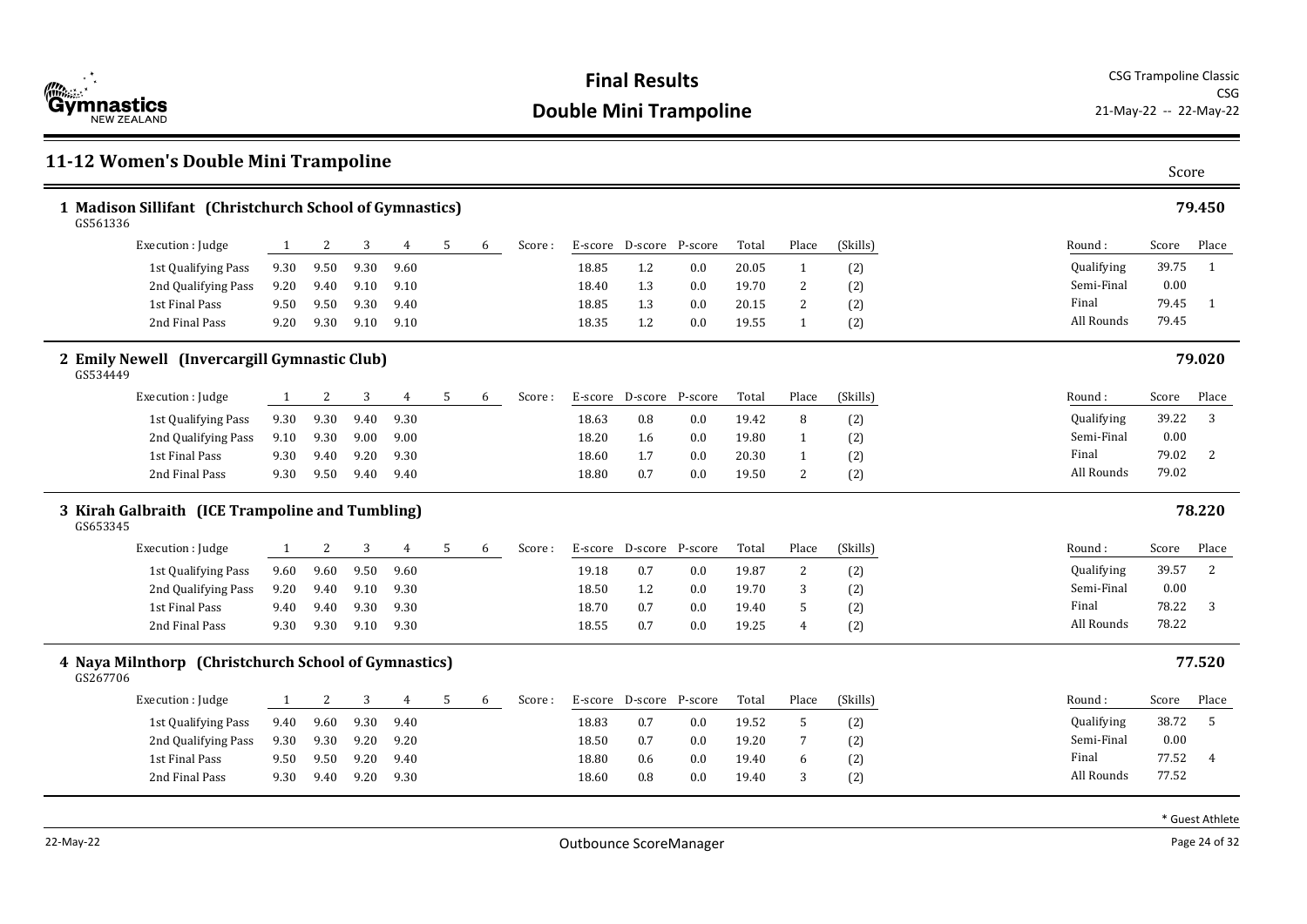

### **11-12 Women's Double Mini Trampoline** Score **5 Grace Byrne (Christchurch School of Gymnastics) 76.600** Round : Qualifying Semi-Final Final All Rounds Score Place 38.15 8 0.00 76.60 5 GS222251 76.60 Execution : Judge 1 2 3 4 5 6 Score : E-score D-score P-score Total Place (Skills) 1st Qualifying Pass 9.20 9.10 9.00 9.00 18.15 0.7 0.0 18.85 10 (2) 2nd Oualifying Pass 9.60 9.30 9.20 9.10 18.60 0.7 0.0 19.30 6 (2) 1st Final Pass 9.50 9.40 9.40 9.30 18.80 0.8 0.0 19.60 3 (2) 2nd Final Pass 9.30 9.20 9.00 9.00 18.25 0.6 0.0 18.85 5 (2) **6 Madeline Turner-Dlaskova (Dunedin Trampoline Sports) 75.400** Round : Qualifying Semi-Final Final All Rounds Score Place 38.55 6 0.00 75.40 6 GS255633 75.40 Execution : Judge 1 2 3 4 5 6 Score : E-score D-score P-score Total Place (Skills) 1st Qualifying Pass 9.50 9.60 9.40 9.50 19.00 0.7 0.6 19.10 9 (2) 2nd Qualifying Pass 9.50 9.40 9.30 9.30 18.75 0.7 0.0 19.45 4 (2) 1st Final Pass 8.80 9.00 8.80 8.80 17.65 0.5 0.0 18.15 8 (2) 2nd Final Pass 9.50 9.40 9.30 9.20 18.70 0.0 0.0 18.70 6 (2) **7 Jemma Clarke (ICE Trampoline and Tumbling) 75.250** Round : Qualifying Semi-Final Final All Rounds Score Place 38.35 7 0.00 75.25 7 75.25 Execution : Judge 1 2 3 4 5 6 Score : E-score D-score P-score Total Place (Skills) 1st Qualifying Pass 9.30 9.50 9.30 9.40 18.75 0.7 0.0 19.45 6 (2) 2nd Qualifying Pass 9.20 9.10 9.10 9.00 18.20 0.7 0.0 18.90 9 (2) 1st Final Pass 9.40 9.40 9.20 9.20 18.60 0.0 0.0 18.60 7 (2) 2nd Final Pass 9.20 9.30 9.00 9.10 18.30 0.6 0.6 18.30 7 (2) **8 Holly Chaloner (Invercargill Gymnastic Club) 58.470** Round : Qualifying Semi-Final Final All Rounds Score Place 38.90 4 0.00 58.47 8 GS545325 58.47 Execution : Iudge 1 2 3 4 5 6 Score : E-score D-score P-score Total Place (Skills) 1st Qualifying Pass 9.70 9.60 9.40 9.50 19.10 0.7 0.0 19.80 4 (2) 2nd Qualifying Pass 9.30 9.30 9.20 9.20 18.50 1.2 0.6 19.10 8 (2) 1st Final Pass 9.40 9.40 9.40 9.30 18.78 0.8 0.0 19.57 4 (2) 2nd Final Pass 0.00 0.00 0.00 0.00 0.00 0.00 0.00 0.0 0.0 0.00 8 (2)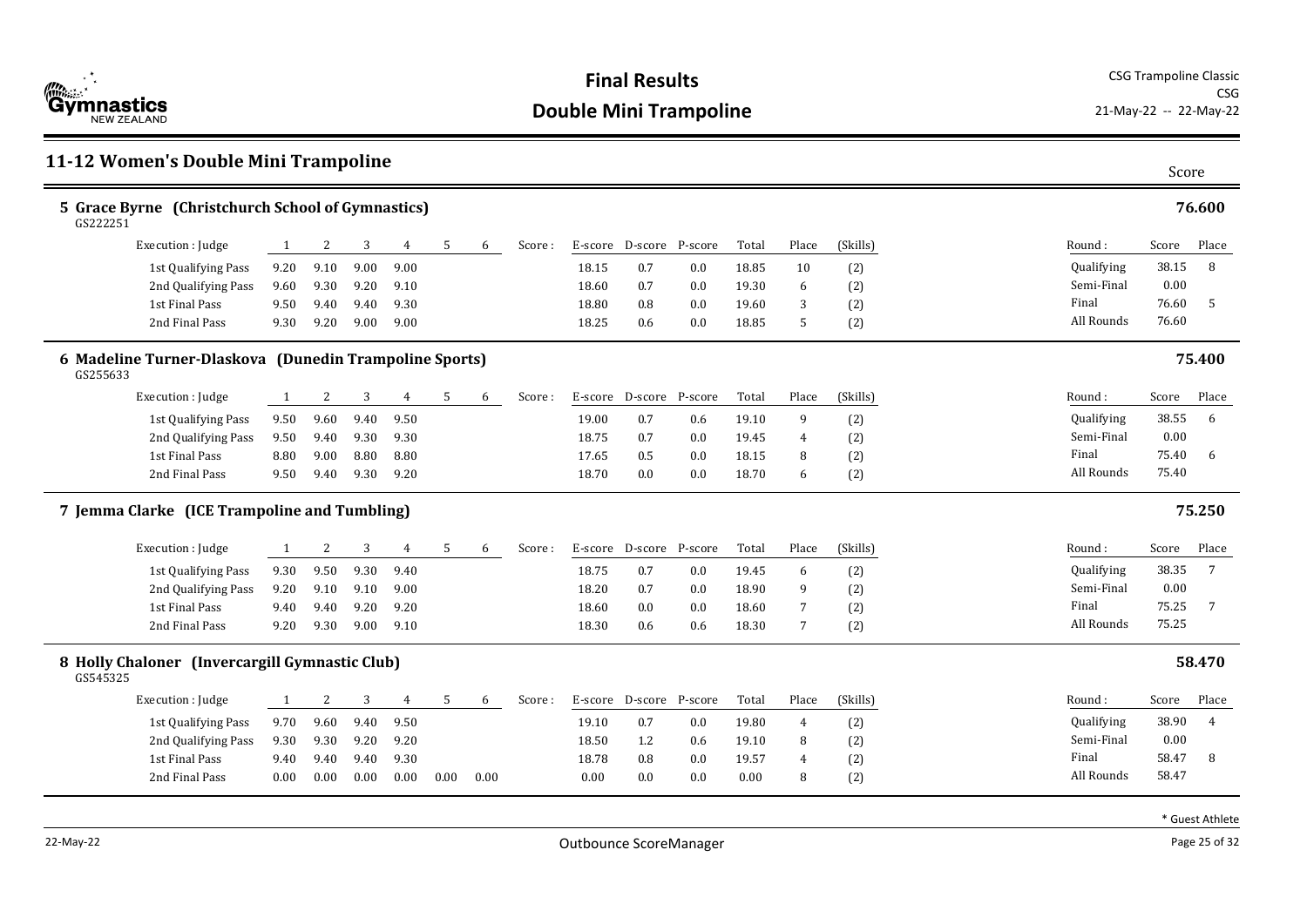

### **11-12 Women's Double Mini Trampoline** Score **9 Pippa Wright (Olympia Gymnastic Sports) 38.150** Round : Qualifying Semi-Final Final All Rounds Score Place 38.15 9 0.00 0.00 GS549726 38.15 Execution : Judge 1 2 3 4 5 6 Score : E-score D-score P-score Total Place (Skills) 1st Qualifying Pass 9.30 9.50 9.30 9.40 18.75 0.7 0.0 19.45 6 (2) 2nd Qualifying Pass 9.20 9.40 9.10 9.10 18.40 0.5 0.2 18.70 10 (2) 1st Final Pass 0.00 0.0 0.0 0.00 9 (2) 2nd Final Pass 0.00 0.0 0.0 0.00 8 (2) **10 Nelly Hedley (Dunedin Trampoline Sports) 37.650** Round : Qualifying Semi-Final Final All Rounds Score Place 37.65 10 0.00 0.00 GS294280 37.65 Execution : Judge 1 2 3 4 5 6 Score : E-score D-score P-score Total Place (Skills) 1st Qualifying Pass 9.30 9.30 9.20 9.40 18.60 1.2 0.0 19.80 3 (2) 2nd Qualifying Pass 8.70 8.70 8.50 8.60 17.25 0.6 0.0 17.85 11 (1) 1st Final Pass 0.00 0.0 0.0 0.00 9 (2) 2nd Final Pass 0.00 0.0 0.0 0.00 8 (2) **11 Maggie Kennedy (Invercargill Gymnastic Club) 36.600** Round : Qualifying Semi-Final Final All Rounds Score Place 36.60 11 0.00 0.00 GS534461 36.60 Execution : Judge 1 2 3 4 5 6 Score : E-score D-score P-score Total Place (Skills) 1st Qualifying Pass 8.50 8.50 8.50 8.50 17.00 0.2 0.0 17.20 11 (2) 2nd Qualifying Pass 9.40 9.40 9.30 9.30 18.70 0.7 0.0 19.40 5 (2) 1st Final Pass 0.00 0.0 0.0 0.00 9 (2) 2nd Final Pass 0.00 0.0 0.0 0.00 8 (2) **Judging Panels:** Qualifying Round Semi-Final Round Final Round Chair of Panel Norma Merrick (Olympia) Execution Judge 1 Norma Merrick (Olympia) Execution Judge 2 Michelle Stanley (Dynamic) Execution Judge 3 Cleo Pearce (CSG) Execution Judge 4 Grant Lucas (ICE) Difficulty Judge 1 Alex Withers (CSG) Chair of Panel Norma Merrick (Olympia) Execution Judge 1 Norma Merrick (Olympia) Execution Judge 2 Michelle Stanley (Dynamic) Execution Judge 3 Cleo Pearce (CSG) Execution Judge 4 Grant Lucas (ICE) Difficulty Judge 1 Alex Withers (CSG)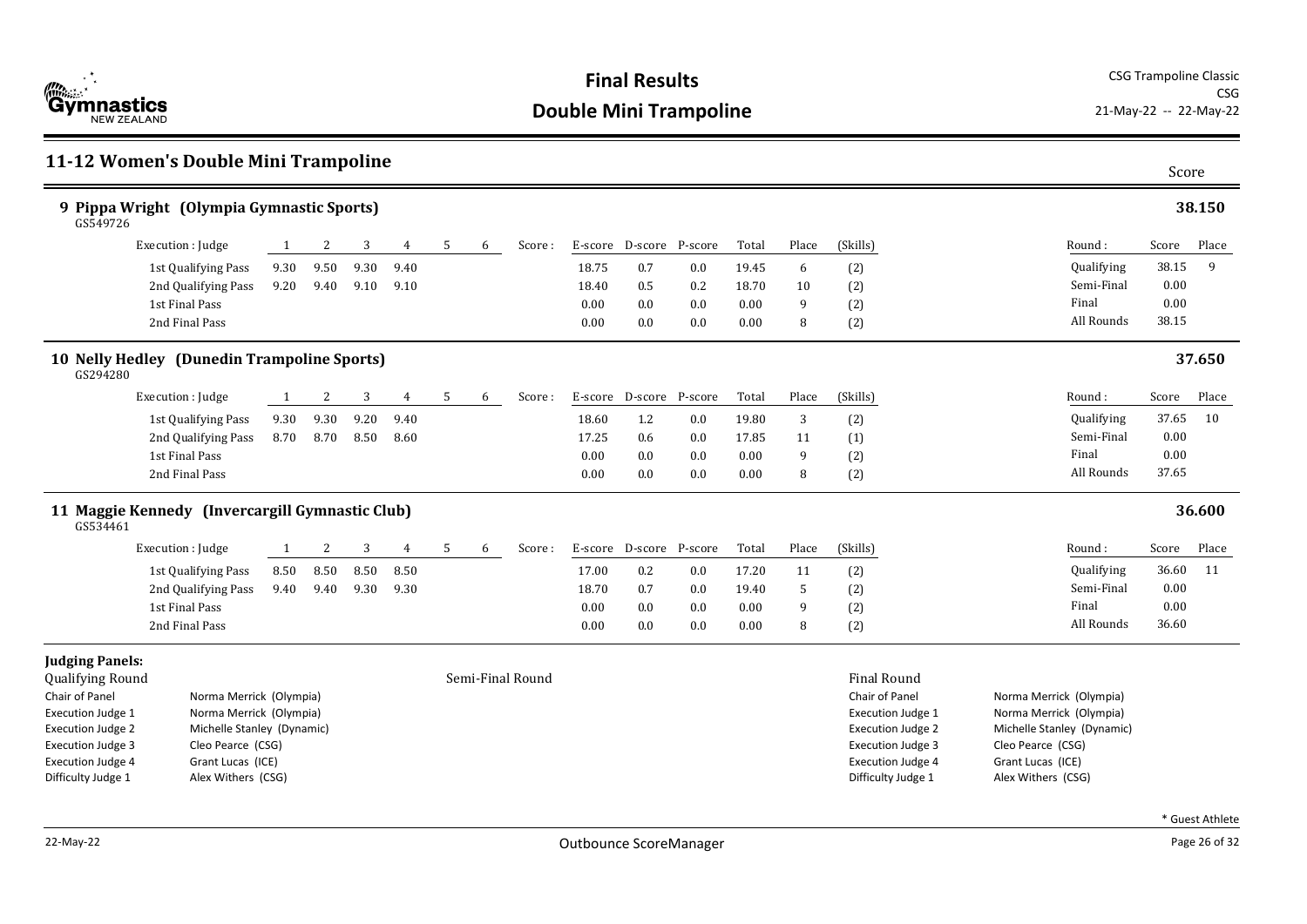

### **10&U Men's Double Mini Trampoline** Score **1 Noah Peawini (Christchurch School of Gymnastics) 77.520** Round : Qualifying Semi-Final Final All Rounds Score Place 38.77 1 0.00 77.52 1 GS622945 77.52 Execution : Judge 1 2 3 4 5 6 Score : E-score D-score P-score Total Place (Skills) 1st Qualifying Pass 9.50 9.40 9.20 9.40 18.78 0.7 0.0 19.47 1 (2) 2nd Oualifying Pass 9.40 9.40 9.30 9.10 18.60 0.7 0.0 19.30 3 (2) 1st Final Pass 9.10 9.30 9.20 9.30 18.45 0.8 0.0 19.25 2 (2) 2nd Final Pass 9.50 9.50 9.40 9.40 18.90 0.6 0.0 19.50 1 (2) **2 Jack Stanley (Dynamic Gymnastic Sports) 76.390** Round : Qualifying Semi-Final Final All Rounds Score Place 38.64 2 0.00 76.39 2 GS689997 76.39 Execution : Judge 1 2 3 4 5 6 Score : E-score D-score P-score Total Place (Skills) 1st Qualifying Pass 9.40 9.50 9.40 9.40 18.83 0.5 0.0 19.32 2 (2) 2nd Qualifying Pass 9.30 9.20 9.30 9.50 18.63 0.7 0.0 19.32 2 (2) 1st Final Pass 9.30 9.30 9.60 9.50 18.85 0.7 0.0 19.55 1 (2) 2nd Final Pass 9.00 9.10 9.20 8.90 18.10 0.7 0.6 18.20 4 (2) **3 Nate Milne (Christchurch School of Gymnastics) 75.150** Round : Qualifying Semi-Final Final All Rounds Score Place 38.00 3 0.00 75.15 3 GS648669 75.15 Execution : Judge 1 2 3 4 5 6 Score : E-score D-score P-score Total Place (Skills) 1st Qualifying Pass 9.20 9.10 9.00 9.20 18.25 0.7 0.0 18.95 3 (2) 2nd Qualifying Pass 9.50 9.70 9.30 9.60 19.05 0.6 0.6 19.05 4 (2) 1st Final Pass 9.30 9.20 9.10 9.20 18.40 0.7 0.6 18.50 3 (2) 2nd Final Pass 9.50 9.30 9.40 9.50 18.85 0.4 0.6 18.65 2 (2) **4 Jye Pryce (Christchurch School of Gymnastics) 74.640** Round : Qualifying Semi-Final Final All Rounds Score Place 37.75 4 0.00 74.64 4 GS587748 74.64 Execution : Iudge 1 2 3 4 5 6 Score : E-score D-score P-score Total Place (Skills) 1st Qualifying Pass 9.10 9.30 9.00 9.20 18.30 0.7 0.6 18.40 5 (2) 2nd Qualifying Pass 9.30 9.40 9.20 9.40 18.65 0.7 0.0 19.35 1 (2) 1st Final Pass 9.20 9.30 9.30 9.30 18.58 0.4 0.6 18.37 4 (2) 2nd Final Pass 9.00 9.20 9.00 8.90 18.03 0.5 0.0 18.52 3 (2)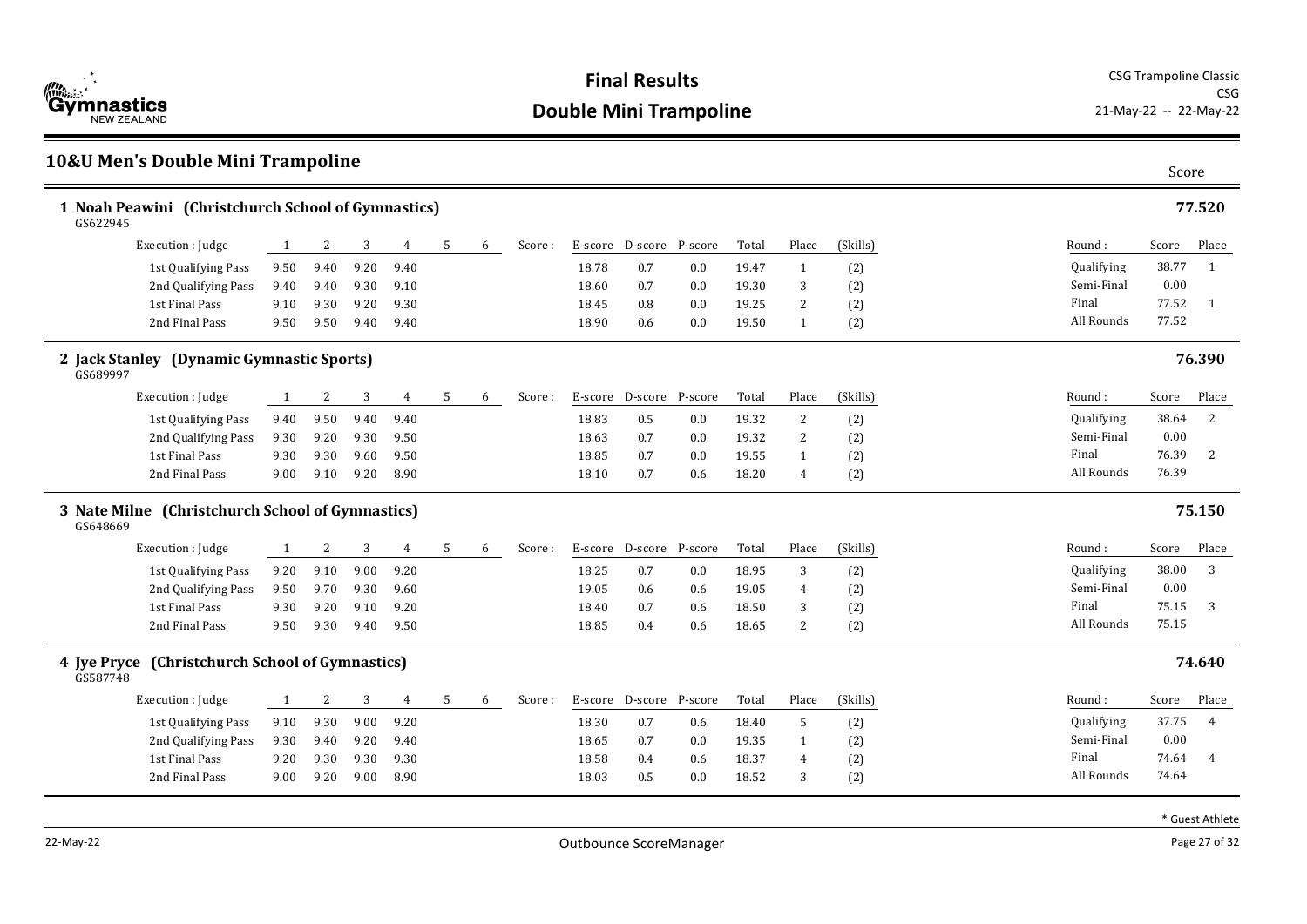

### **10&U Men's Double Mini Trampoline** Score **5 Nicolas Auckram (Christchurch School of Gymnastics) 55.170** Round : Qualifying Semi-Final Final All Rounds Score Place 37.02 5 0.00 55.17 5 GS304281 55.17 Execution : Judge 1 2 3 4 5 6 Score : E-score D-score P-score Total Place (Skills) 1st Qualifying Pass 9.10 9.40 9.20 9.20 18.43 0.5 0.0 18.92 4 (2) 2nd Oualifying Pass 9.00 9.00 9.00 9.00 18.00 0.7 0.6 18.10 5 (2) 1st Final Pass 0.00 0.00 0.00 0.00 0.00 0.00 0.00 0.0 0.0 0.00 5 (2) 2nd Final Pass 8.80 9.20 9.00 9.10 18.05 0.7 0.6 18.15 5 (2) **6 Andre Payne (ICE Trampoline and Tumbling) Withdrawn 0.000** Round : Qualifying Semi-Final Final All Rounds Score Place 0.00 6 0.00 0.00 GS653349 0.00 Execution : Judge 1 2 3 4 5 6 Score : E-score D-score P-score Total Place (Skills) 1st Qualifying Pass 6 12 and 13t Qualifying Pass 6 2 and 13t Qualifying Pass 6 2 and 13t Qualifying Pass 6 2 and 13t Qualifying Pass 6 2 and 13t Qualifying Pass 6 and 13t Qualifying Pass 6 and 13t Qualifying Pass 6 and 13t 2nd Qualifying Pass 0.00 0.0 0.0 0.00 6 (2) 1st Final Pass 0.00 0.0 0.0 0.00 5 (2) 2nd Final Pass 0.00 0.0 0.0 0.00 6 (2) **Judging Panels:** Oualifying Round **Semi-Final Round** Semi-Final Round Semi-Final Round Final Round Final Round Chair of Panel **Norma Merrick** (Olympia) Execution Judge 1 Cleo Pearce (CSG) Execution Judge 2 Liesel van Schalkwyk (ICE) Execution Judge 3 Jess Thompson (Dunedin) Execution Judge 4 Ilonka Buwalda (ICE) Difficulty Judge 1 Alex Withers (CSG) Chair of Panel Norma Merrick (Olympia) Execution Judge 1 Cleo Pearce (CSG) Execution Judge 2 Liesel van Schalkwyk (ICE) Execution Judge 3 Jess Thompson (Dunedin) Execution Judge 4 Ilonka Buwalda (ICE) Difficulty Judge 1 Alex Withers (CSG)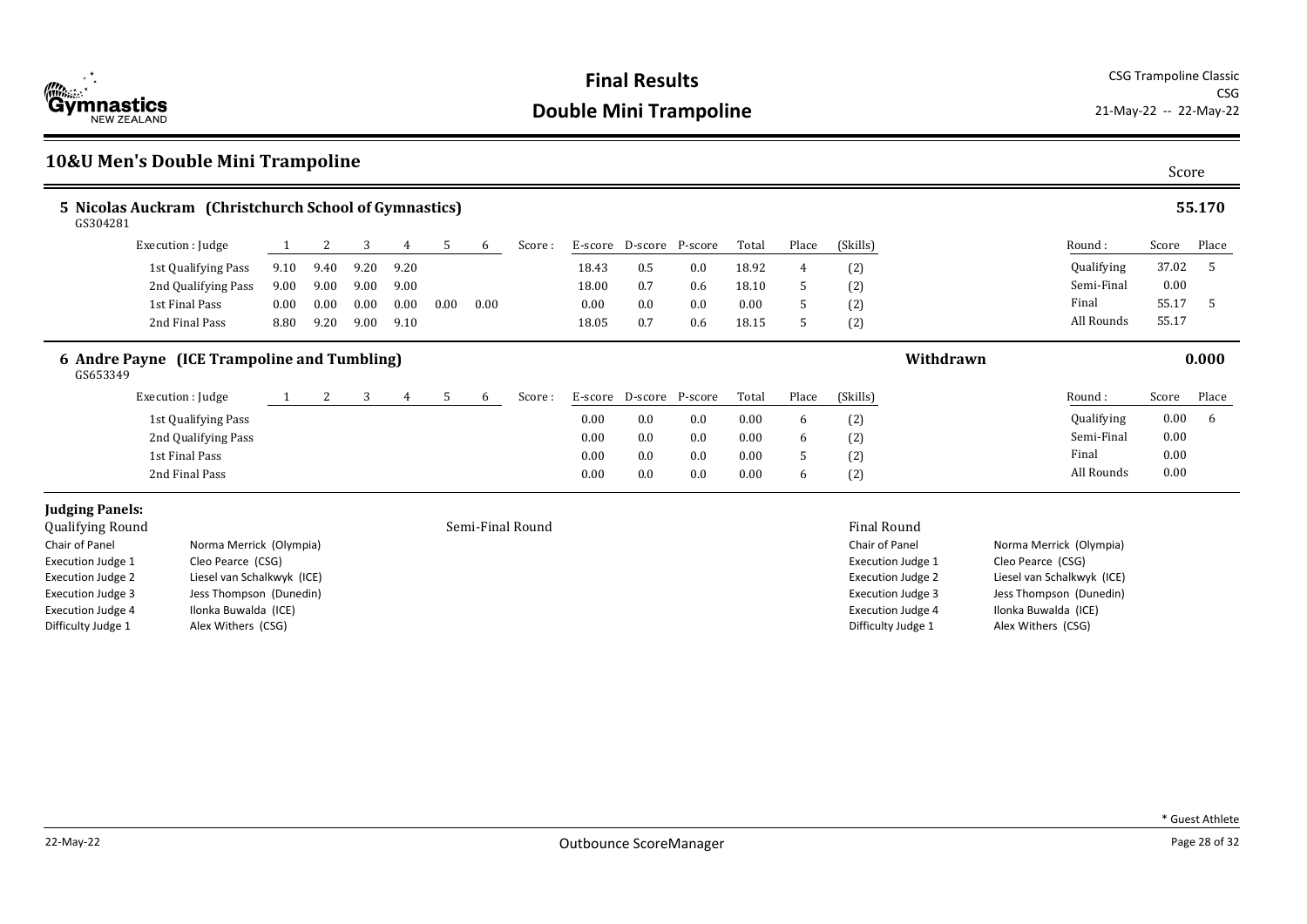

### **10&U Women's Double Mini Trampoline** Score **1 Kiera Milnthorp (Christchurch School of Gymnastics) 78.890** Round : Qualifying Semi-Final Final All Rounds Score Place 39.57 1 0.00 78.89 1 GS527980 78.89 Execution : Judge 1 2 3 4 5 6 Score : E-score D-score P-score Total Place (Skills) 1st Qualifying Pass 9.40 9.60 9.40 9.50 18.95 0.7 0.0 19.65 3 (2) 2nd Qualifying Pass 9.50 9.60 9.60 9.80 19.23 0.7 0.0 19.92 1 (2) 1st Final Pass 9.40 9.70 9.50 9.70 19.15 0.6 0.0 19.75 2 (2) 2nd Final Pass 9.60 9.60 9.50 9.60 19.18 0.4 0.0 19.57 2 (2) **2 Kate Marshall (Dunedin Trampoline Sports) 78.390** Round : Qualifying Semi-Final Final All Rounds Score Place 39.55 2 0.00 78.39 2 GS294242 78.39 Execution : Judge 1 2 3 4 5 6 Score : E-score D-score P-score Total Place (Skills) 1st Qualifying Pass 9.00 9.40 9.20 9.30 18.45 1.2 0.0 19.65 2 (2) 2nd Qualifying Pass 9.50 9.70 9.60 9.60 19.20 0.7 0.0 19.90 2 (2) 1st Final Pass 9.50 9.40 9.50 9.50 18.98 0.8 0.0 19.77 1 (2) 2nd Final Pass 9.50 9.60 9.50 9.30 18.98 0.7 0.6 19.07 4 (2) **3 Samantha Wood (Dynamic Gymnastic Sports) 77.670** Round : Qualifying Semi-Final Final All Rounds Score Place 38.52 4 0.00 77.67 3 GS656703 77.67 Execution : Judge 1 2 3 4 5 6 Score : E-score D-score P-score Total Place (Skills) 1st Qualifying Pass 9.60 9.60 9.50 9.80 19.23 0.4 0.0 19.62 5 (2) 2nd Qualifying Pass 9.20 9.30 9.10 9.20 18.40 18.40 0.5 0.0 18.90 4 (2) 1st Final Pass 9.50 9.50 9.60 9.70 19.15 0.4 0.0 19.55 3 (2) 2nd Final Pass 9.40 9.50 9.50 9.40 18.90 0.7 0.0 19.60 1 (2) **4 Gemma Stead (Christchurch School of Gymnastics) 76.460** Round : Qualifying Semi-Final Final All Rounds Score Place 38.42 5 0.00 76.46 4 GS231249 76.46 Execution : Iudge 1 2 3 4 5 6 Score : E-score D-score P-score Total Place (Skills) 1st Qualifying Pass 9.50 9.60 9.40 9.60 19.05 19.05 0.7 0.0 19.75 1 (2) 2nd Qualifying Pass 9.20 9.30 9.30 9.30 18.58 0.7 0.6 18.67 7 (2) 1st Final Pass 9.30 9.30 9.30 9.40 18.63 0.6 0.0 19.22 4 (2) 2nd Final Pass 9.20 9.30 9.20 9.20 18.43 0.4 0.0 18.82 6 (2)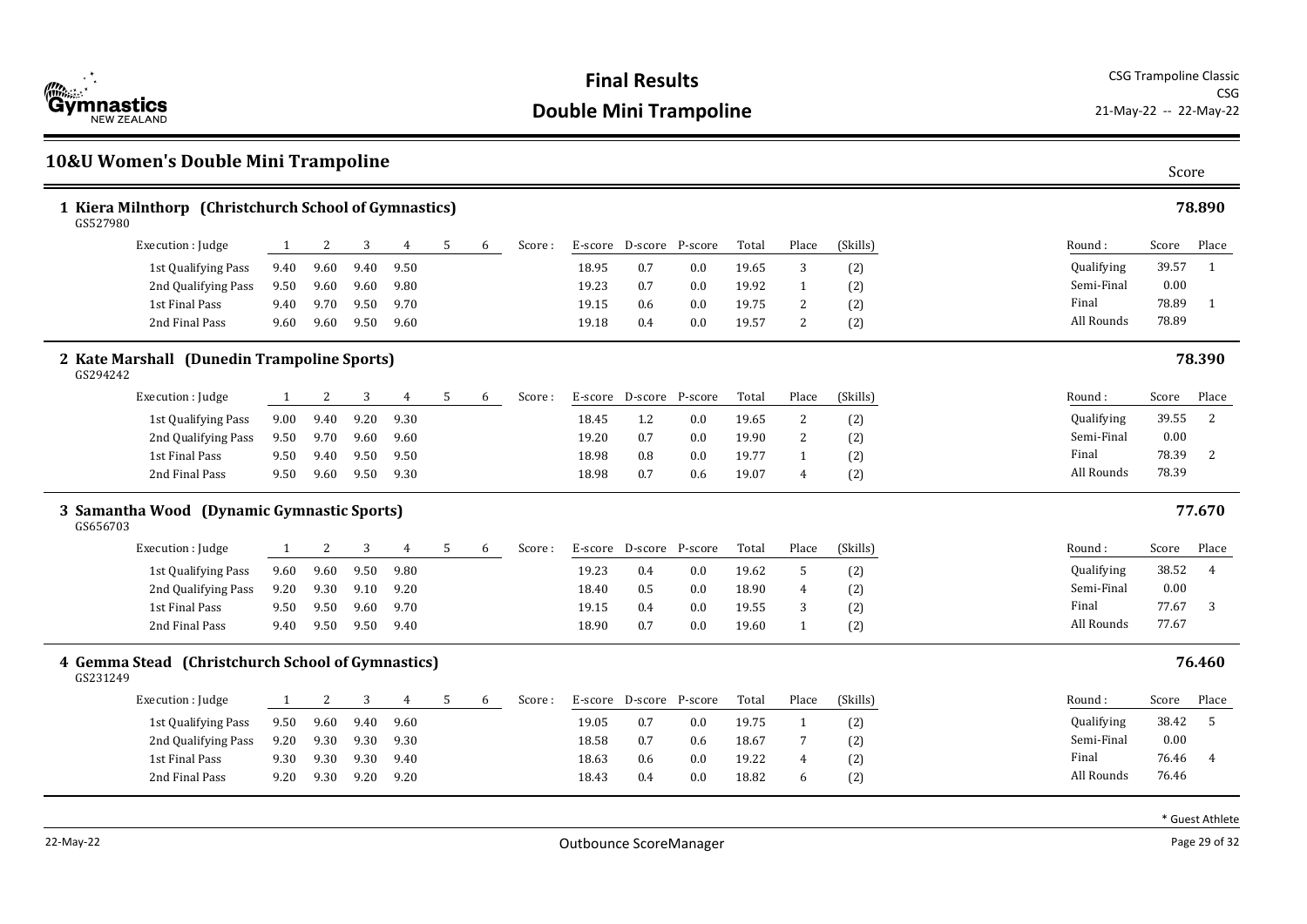

### **10&U Women's Double Mini Trampoline** Score **5 Annabelle Clinton (Invercargill Gymnastic Club) 76.300** Round : Qualifying Semi-Final Final All Rounds Score Place 38.70 3 0.00 76.30 5 GS534406 76.30 Execution : Judge 1 2 3 4 5 6 Score : E-score D-score P-score Total Place (Skills) 1st Qualifying Pass 9.50 9.40 9.30 9.30 18.75 0.7 0.0 19.45 6 (2) 2nd Oualifying Pass 9.20 9.40 9.20 9.30 18.55 0.7 0.0 19.25 3 (2) 1st Final Pass 9.20 9.40 9.20 9.20 18.45 0.7 0.0 19.15 5 (2) 2nd Final Pass 9.30 9.30 9.50 9.30 18.65 0.4 0.6 18.45 7 (2) **6 Sophie Newlove (ICE Trampoline and Tumbling) 75.650** Round : Qualifying Semi-Final Final All Rounds Score Place 38.10 6 0.00 75.65 6 GS600769 75.65 Execution : Judge 1 2 3 4 5 6 Score : E-score D-score P-score Total Place (Skills) 1st Qualifying Pass 9.10 9.40 9.30 9.40 18.60 0.7 0.0 19.30 7 (2) 2nd Qualifying Pass 9.00 9.20 9.10 9.10 18.20 0.6 0.0 18.80 6 (2) 1st Final Pass 9.20 9.30 9.00 9.30 18.40 0.0 0.0 18.40 6 (2) 2nd Final Pass 9.20 9.50 9.20 9.10 18.45 0.7 0.0 19.15 3 (2) **7 Jessica Triggs (Olympia Gymnastic Sports) 73.670** Round : Qualifying Semi-Final Final All Rounds Score Place 37.00 8 0.00 73.67 7 GS549848 73.67 Execution : Judge 1 2 3 4 5 6 Score : E-score D-score P-score Total Place (Skills) 1st Qualifying Pass  $9.50$   $9.40$   $9.30$   $9.70$   $18.95$   $0.7$   $0.0$   $19.65$   $4$   $(2)$ 2nd Qualifying Pass 8.30 8.20 8.40 8.60 16.75 0.6 0.0 17.35 8 (2) 1st Final Pass 8.80 8.80 8.80 8.90 17.63 0.0 0.0 17.62 7 (1) 2nd Final Pass 9.50 9.50 9.50 9.70 19.05 0.0 0.0 19.05 5 (2) **8 Natalie McGregor (Dynamic Gymnastic Sports) 56.300** Round : Qualifying Semi-Final Final All Rounds Score Place 38.05 7 0.00 56.30 8 GS584743 56.30 Execution : Iudge 1 2 3 4 5 6 Score : E-score D-score P-score Total Place (Skills) 1st Qualifying Pass 9.30 9.30 9.20 9.40 18.60 0.6 0.0 19.20 8 (2) 2nd Qualifying Pass 9.00 9.30 9.10 9.30 18.35 0.5 0.0 18.85 5 (2) 1st Final Pass 0.00 0.00 0.00 0.00 0.00 0.00 0.00 0.0 0.0 0.00 8 (2) 2nd Final Pass 9.10 9.10 9.10 9.30 18.25 0.6 0.6 18.25 8 (2)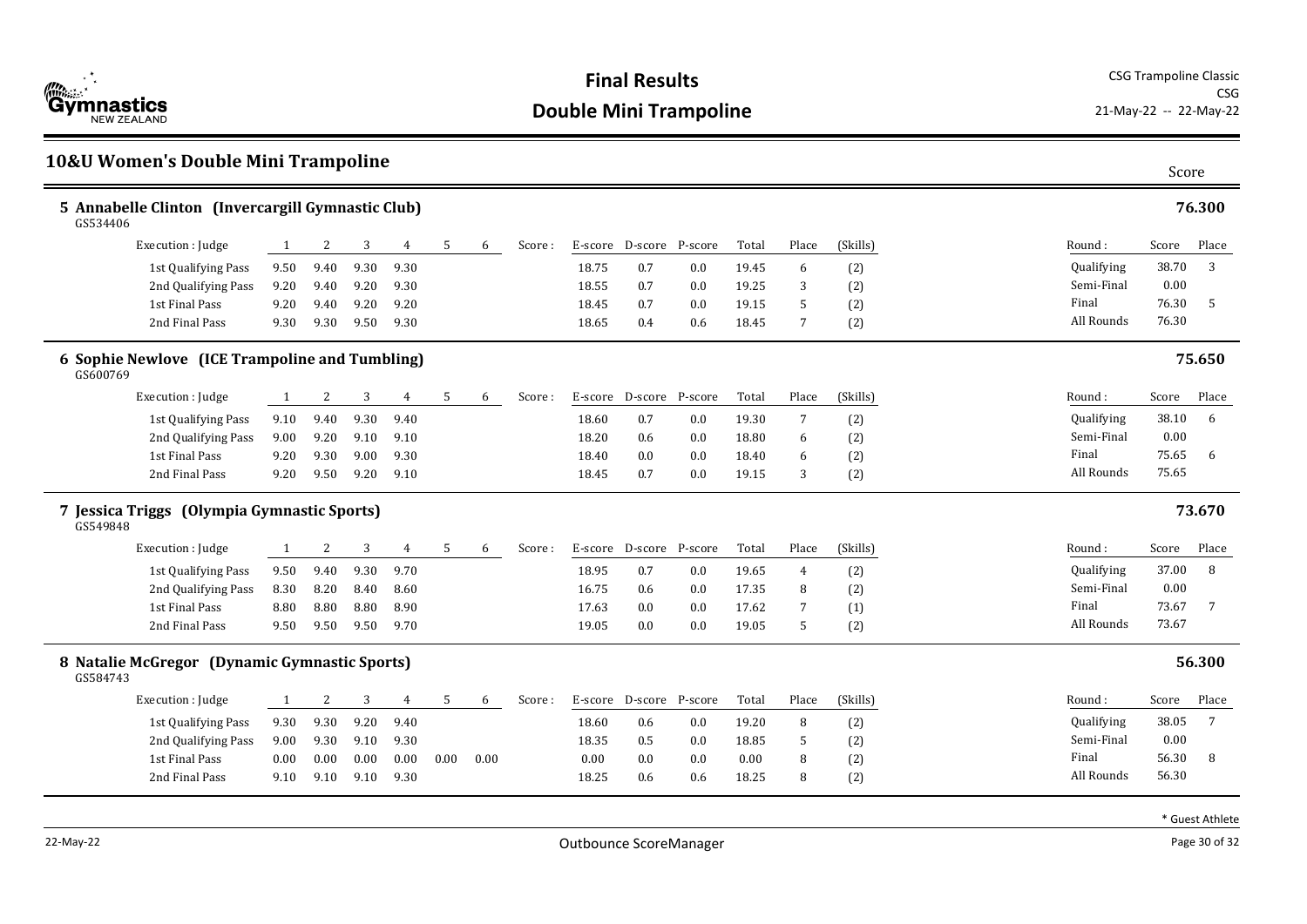

CSG<br>21-May-22 -- 22-May-22

## **10&U Women's Double Mini Trampoline** Score

| 9 Tyler Macphail (Christchurch School of Gymnastics)<br>GS304186 |  |  |   |         |         |         |         |       |       |           | Withdrawn |            |       | 0.000 |
|------------------------------------------------------------------|--|--|---|---------|---------|---------|---------|-------|-------|-----------|-----------|------------|-------|-------|
| Execution : Judge                                                |  |  | h | Score : | E-score | D-score | P-score | Total | Place | (Skills)  |           | Round:     | Score | Place |
| 1st Qualifying Pass                                              |  |  |   |         | 0.00    | 0.0     | 0.0     | 0.00  |       | (2)       |           | Qualifying | 0.00  |       |
| 2nd Qualifying Pass                                              |  |  |   |         | 0.00    | 0.0     | 0.0     | 0.00  |       | (2)       |           | Semi-Final | 0.00  |       |
| 1st Final Pass                                                   |  |  |   |         | 0.00    | 0.0     | 0.0     | 0.00  |       | (2)<br>ιŽ |           | Final      | 0.00  |       |
| 2nd Final Pass                                                   |  |  |   |         | 0.00    | 0.0     | 0.0     | 0.00  |       | (2)       |           | All Rounds | 0.00  |       |

## **Judging Panels:**<br>Qualifying Round

### Semi-Final Round **Final Round** Final Round Final Round

| Chair of Panel           | Norma Merrick (Olympia)    |
|--------------------------|----------------------------|
| <b>Execution Judge 1</b> | Cleo Pearce (CSG)          |
| <b>Execution Judge 2</b> | Liesel van Schalkwyk (ICE) |
| <b>Execution Judge 3</b> | Jess Thompson (Dunedin)    |
| <b>Execution Judge 4</b> | Ilonka Buwalda (ICE)       |
| Difficulty Judge 1       | Alex Withers (CSG)         |

|  | * Guest Athlete |
|--|-----------------|